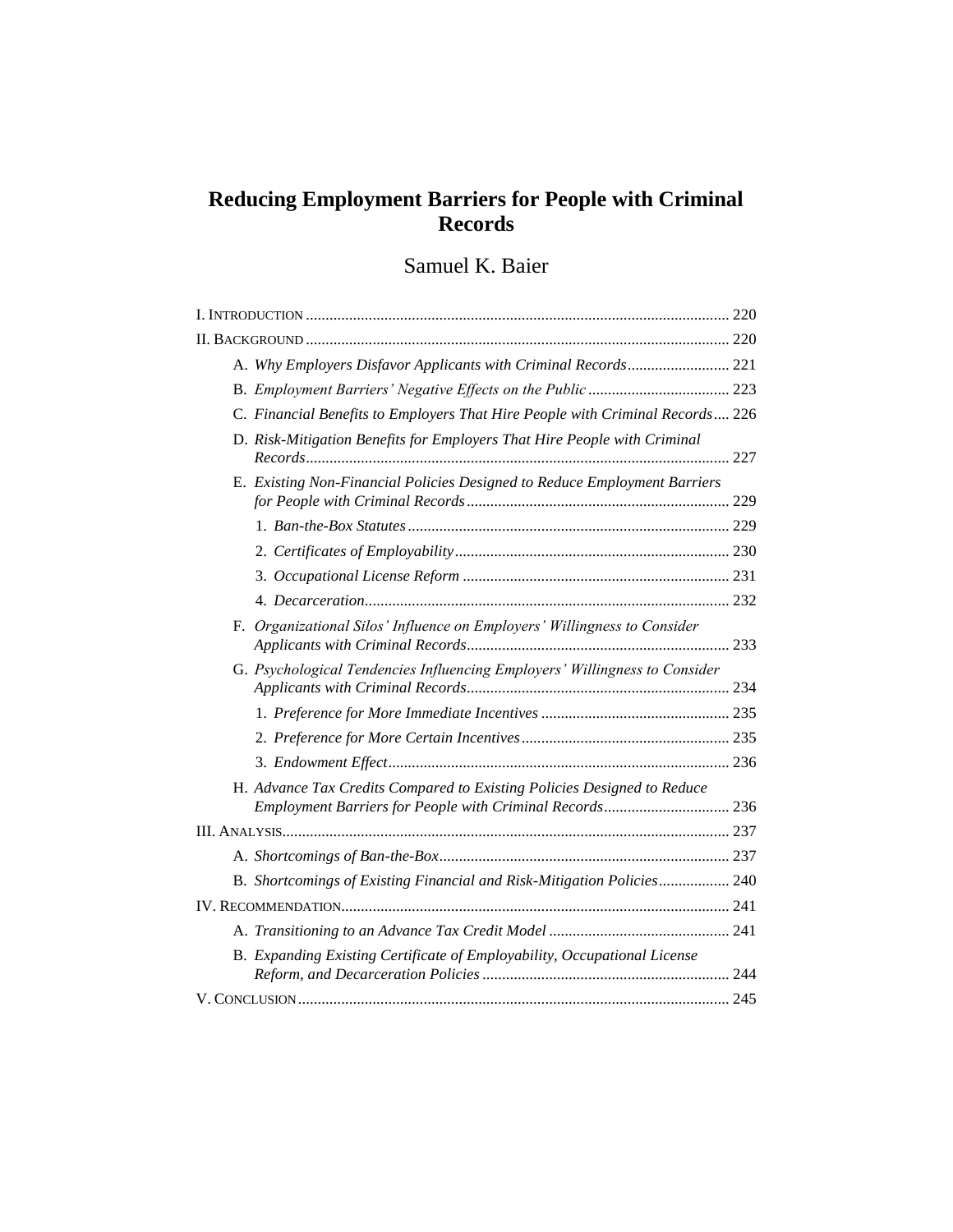## I. INTRODUCTION

People with criminal records are often productive, valuable employees. Nevertheless, employers continue to undervalue applicants with criminal records. This Note argues (1) this disconnect is largely caused by background psychological tendencies valuing more immediate and more certain rewards over temporally distant and less certain rewards, and (2) low-cost or cost-neutral alterations to the policies that already provide benefits to employers who hire people with criminal records would result in reduced employment barriers for those people. Such alterations should take the form of (1) replacing future, lesscertain financial and risk-mitigation policies with a more certain advance tax credit of an equivalent present value, and (2) expanding existing certificate of eligibility, occupational license reform, and decarceration policies.

This Note begins by discussing why employers shy away from applicants with criminal records and the negative effects on the public when people with criminal records face employment barriers. It then discusses the financial and risk-mitigation benefits available to employers that hire people with criminal records. Next, it details the nonfinancial policies designed to reduce employment barriers for people with criminal records: ban-the-box statutes, certificates of employability, occupational license reform, and decarceration. After an overview of various organizational and psychological factors that influence employers' willingness to consider applicants with criminal records, it analyzes the shortcomings of existing barrier-reduction policies. It concludes by recommending that (1) existing financial and risk-mitigation policies be replaced with an advance tax credit of equivalent value and (2) existing non-financial policies be expanded.

#### II. BACKGROUND

People with criminal records face significant difficulties in obtaining employment.<sup>1</sup> Some employers have blanket policies against hiring people with any sort of criminal record.<sup>2</sup> Even among employers willing to consider hiring people with criminal records, candidates with criminal records are less likely to progress through the application process—an effect present for both felony and misdemeanor records, which persists across

<sup>1.</sup> For the purposes of this Note, the terms "criminal record" and "criminal history" are used interchangeably and refer to any documented involvement with the criminal legal system that might influence a company's hiring practices. In addition to criminal convictions, this definition includes arrests, charges that were ultimately not prosecuted, deferred dispositions (e.g., deferred judgments, adjudications, or prosecutions), "no contest" or "nolo contendere" pleas, both misdemeanor and felony convictions, and even expunged or sealed records in cases where information about the incident is available online or through a private commercial database. *See* Adam Liptak, *Expunged Criminal Records Live to Tell Tales*, N.Y. TIMES (Oct. 17, 2006), https://www.nytimes.com/2006/10/17/us/17expunge.html?pagewanted=all [https://perma.cc/684U-KQUM] (describing how court records are "routinely digitized and sold in bulk" by private companies); *Expunged Records: Why They May Still Show Up in Your Background Check Report*, ACCURATE INFO. SYS., LLC (Oct. 6, 2017), https://accinfosys.com/expunged-records-background-check-report/ [https://perma.cc/A9X3-PZYM] (describing from the perspective of a background checking company how expunged or sealed records may still be available from numerous sources).

<sup>2.</sup> MICHELLE NATIVIDAD RODRIGUEZ & MAURICE EMSELLEM, 65 MILLION "NEED NOT APPLY": THE CASE FOR REFORMING CRIMINAL BACKGROUND CHECKS FOR EMPLOYMENT NAT'L EMP. L. PROJECT 1 (2011), https://www.nelp.org/wp-content/uploads/2015/03/65\_Million\_Need\_Not\_Apply.pdf [https://perma.cc/TV45- 3M8K].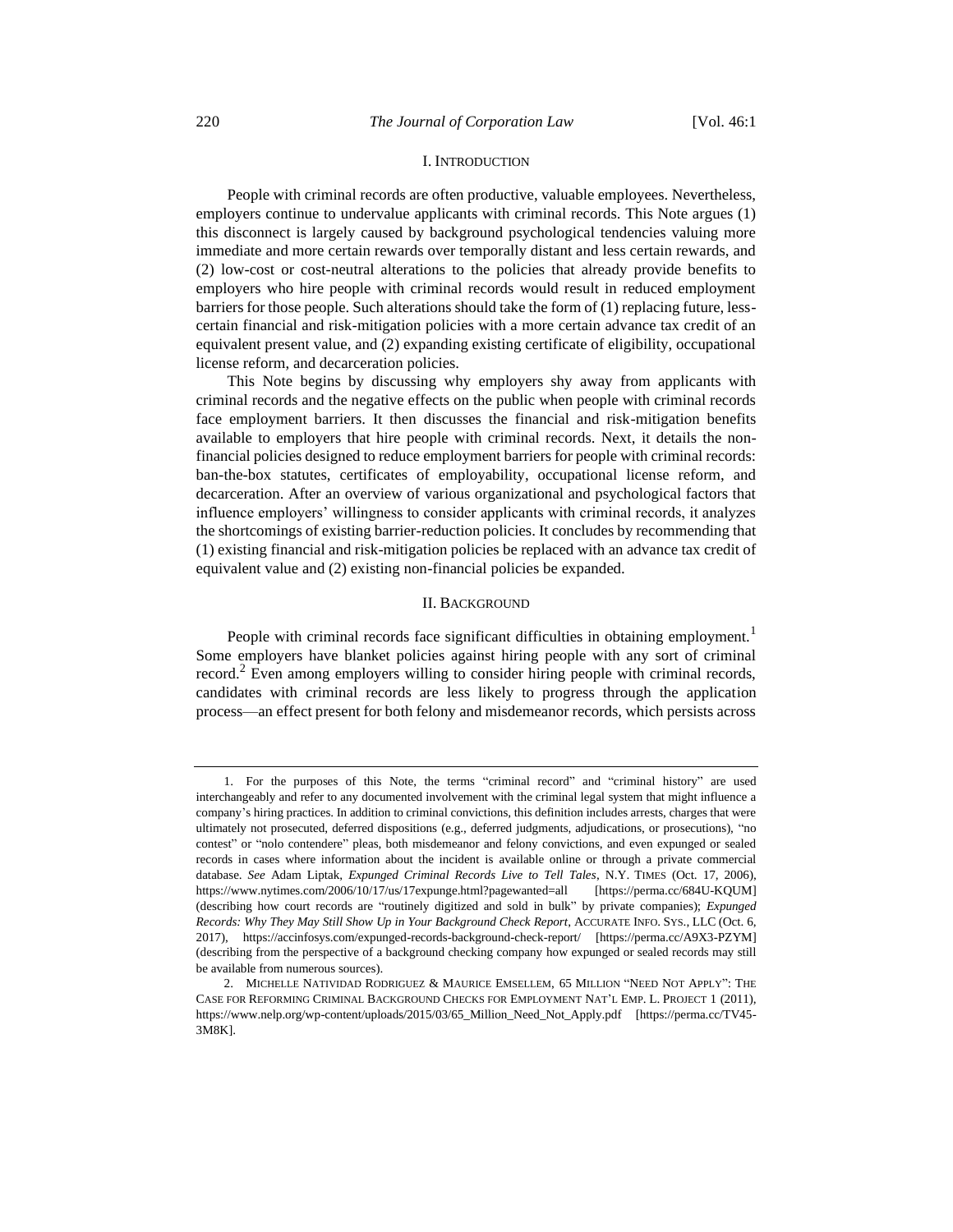<span id="page-2-0"></span>racial lines.<sup>3</sup> A 2017 study of employers found 78% used applications asking about a candidate's criminal record.<sup>4</sup> A 2018 survey of 2,280 full-time employees found 73% of Human Resources ("HR") professionals—from a sample population of 1,228—reported their companies conduct criminal background checks for candidates, while "nearly all [non-HR] workers report[ed] that their company conducts some sort of pre-hire screening."<sup>5</sup> On the same survey,  $54\%$  of HR professionals reported applicants who fail pre-employment screening are dropped from the applicant pool.<sup>6</sup> A significant minority of HR professionals suggested a pre-employment flag did not prompt their company to verify the accuracy of the results  $(21\%)$  or allow the candidate to provide an explanation  $(26\%)$ . Such conditions create barriers to economic opportunity that can manifest themselves even years after a person has concluded his or her involvement with the criminal legal system e.g., a pre-employment question that asks whether an applicant has "ever" been convicted of a crime, or a background check that reveals a years-old arrest that never resulted in charges brought.<sup>8</sup> These barriers are even higher for people of color.<sup>9</sup>

## <span id="page-2-1"></span>*A. Why Employers Disfavor Applicants with Criminal Records*

There are numerous reasons why employers disfavor applicants with criminal records.<sup>10</sup> First, the public has a generally negative view of people with criminal records<sup>11</sup>

- 5. *Workers with Criminal Records*, *supra* not[e 3,](#page-2-0) at 6.
- 6. *Id.*
- 7. *Id.*

8. Anecdotes about the far-reaching effects of even minor brushes with the law are common in criminal justice reform literature. *See, e.g.*, Brian M. Murray, *Unstitching Scarlet Letters?: Prosecutorial Discretion and Expungement*, 86 FORDHAM L. REV. 2821, 2822–24 (2018) (recounting the story of Frank Jackson, whose employment applications were repeatedly rejected because of a fifty-year-old misdemeanor assault conviction that led to a fine, but no jail time).

9. Lucy Gubernick, *Erasing the Mark of Cain: An Empirical Analysis of the Effect of Ban-the-Box Legislation on the Employment Outcomes of People of Color with Criminal Records*, 44 FORDHAM URB. L.J. 1153, 1156 (2017); MICHELLE ALEXANDER, THE NEW JIM CROW: MASS INCARCERATION IN THE AGE OF COLORBLINDNESS 148–50 (2010).

10. *See generally* Ashley B. Batastini et al., *Attitudes Toward Hiring Applicants with Mental Illness and Criminal Justice Involvement: The Impact of Education and Experience*, 37 INT'L J.L. & PSYCHIATRY 524 (2014) (providing empirical data to suggest a link between stigmas that employers associate with mental illness and involvement in the criminal legal system). *See also* Joseph Graffam et al., *The Perceived Employability of Ex-Prisoners and Offenders*, 52 INT'L J. OFFENDER THERAPY & COMPAR. CRIMINOLOGY 673, 675, 682 (2007) (reporting that a survey pool of 50.4% employers, 19.8% employment service workers, 14.9% corrections workers, and 14.8% prisoners and offenders responded that "people with a criminal background are perceived as being less likely than people with other conditions of disadvantage to obtain and maintain employment").

11. Candalyn B. Rade & Amanda Gold, *One Piece of the Puzzle: Publicly Held Stereotypes about People with a History of Criminal Justice Involvement*, 52 CMTY. PSYCH. 32, 32 (2019).

<sup>3.</sup> Mike Vuolo et al., *Criminal Record Questions in the Era of "Ban the Box"*, 16 CRIMINOLOGY & PUB. POL'Y 139, 140–41 (2017). A survey of 540 managers, 512 non-managers, and 1,228 Human Resources professionals found that about half of each group was "willing to work with individuals with criminal records," with the remainder largely expressing neither willingness nor unwillingness. *Workers with Criminal Records*, SOC'Y FOR HUMAN RES. MGMT. &CHARLES KOCH INST. 2–3 (2018), https://www.shrm.org/hr-today/trends-andforecasting/research-and-surveys/Documents/SHRM-CKI%20Workers%20with%20Criminal%20Records %20Issue%20Brief%202018-05-17.pdf [https://perma.cc/2W39-EYDL]. Note that "self-reports are often discrepant with reality," which may help explain any disconnect between employment outcomes for people with criminal records and employers' self-reported attitudes on such applicants. Julian V. Roberts, *Public Opinion,* 

*Crime, and Criminal Justice*, 16 CRIME & JUST. 99, 144 (1992). 4. Vuolo et al., *supra* not[e 3,](#page-2-0) at 146.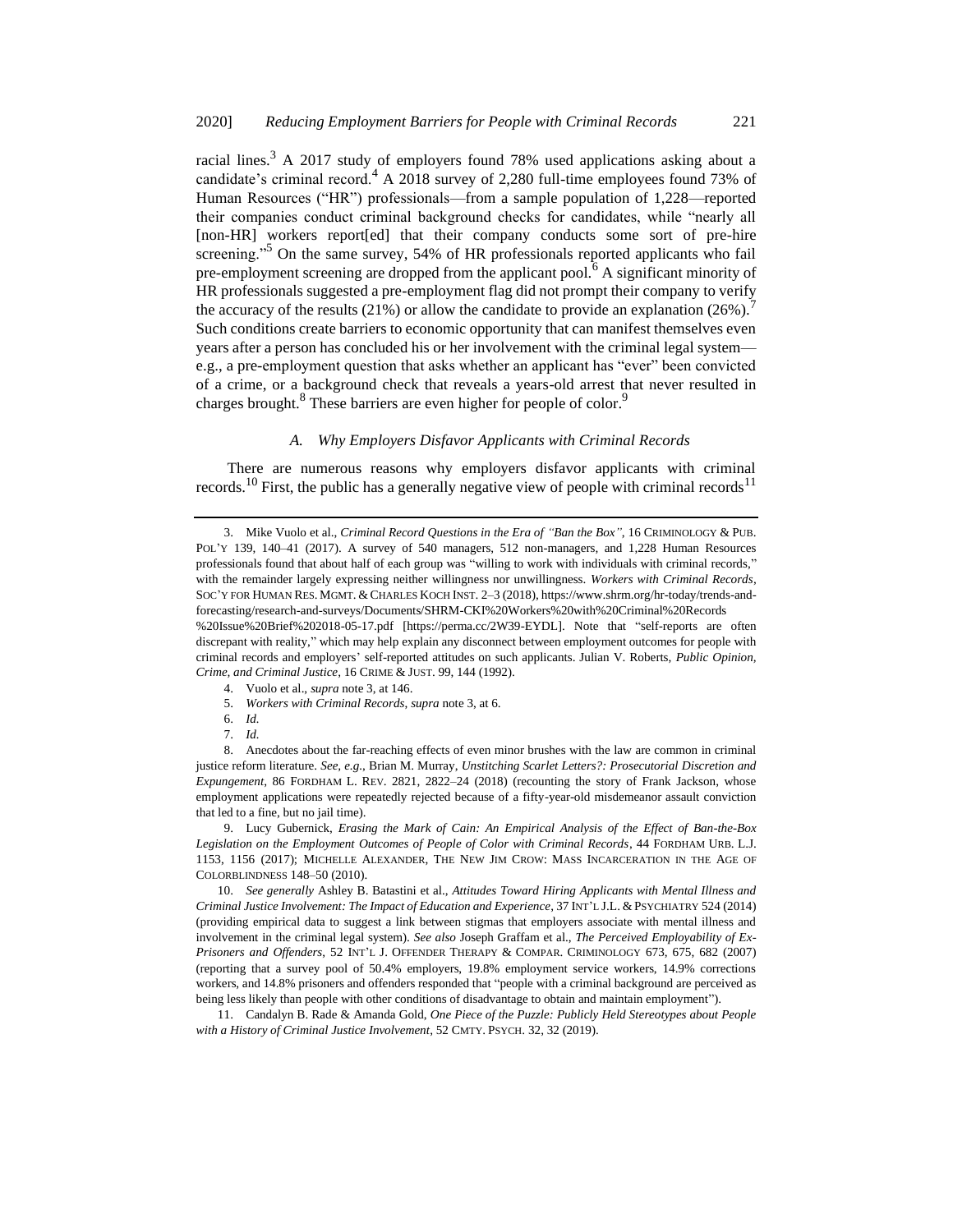<span id="page-3-2"></span><span id="page-3-1"></span><span id="page-3-0"></span>and often supports harsher sentences than judges.<sup>12</sup> Second, employers may have concerns about employees with criminal records bringing "counterproductive" behavior into the workplace.<sup>13</sup> This attitude persists despite research suggesting "former criminal convictions are *not* a valid predictor of counterproductive work behavior."<sup>14</sup> Third, employers are increasingly concerned about negligent hiring claims because technology makes it easier to find and validate information about candidates' criminal records.<sup>15</sup> This concern is growing despite no corresponding increase in negligent hiring cases; in fact, research suggests that "the risk an employer will be successfully sued for negligent hiring in any given year [is] no more than a fraction of 1%."<sup>16</sup> Fourth, employers in certain industries must comply with regulatory requirements that presumptively bar candidates with even minor criminal records.<sup>17</sup> Finally, risk aversion likely leads employers to disfavor candidates with criminal records even when incentives are given to hire such candidates.<sup>18</sup> When a hiring manager is making the decision not to hire a person with a criminal record, they have no shortage of arguments to justify that decision—an observation that is consistent with reduced employment outcomes for people with criminal records.<sup>19</sup>

14. *Id.* at 233; HELEN GAEBLER, CRIMINAL RECORDS IN THE DIGITAL AGE: A REVIEW OF CURRENT PRACTICES AND RECOMMENDATIONS FOR REFORM IN TEXAS 18 (2013), https://www.reentryroundtable.org/wpcontent/uploads/2013/10/criminalrecords\_report1.pdf [https://perma.cc/YQ9D-URPZ].

15. *See* Stacy A. Hickox & Mark V. Roehling, *Negative Credentials: Fair and Effective Consideration of Criminal Records*, 50 AM. BUS. L.J. 201, 201 (2013) (noting that employer concerns over negligent hiring claims have grown as technology has made it easier to obtain criminal records). A key question in negligent hiring actions (as well as negligent retention or supervision actions) is whether an employer knew or should have known about an employee's past conduct. RESTATEMENT (THIRD) OF EMP. L. § 4.04 (AM. L. INST. 2015). As technology makes criminal records more available it becomes easier for plaintiff's attorneys to successfully argue that an employer should have known about an employee's past criminal conduct.

16. GAEBLER, *supra* not[e 14,](#page-3-0) at 17–18.

17. *See, e.g.*, 12 U.S.C. § 1829 (2020) (FDIC-insured depository institutions are presumptively kept from employing "any person who has been convicted of any criminal offense involving dishonesty or a breach of trust or money laundering, or has agreed to enter into a pretrial diversion or similar program in connection with a prosecution for such offense . . ."). For example, Nikita Dasilva had a 2008 job offer "put on hold" until 2009 because of a 1997 interaction with the criminal legal system that started when he rode a subway home from New York University without paying the \$1.25 fare. *In re* Dasilva, 2009 FDIC Enf. Dec. LEXIS 652. Many employers will move on to the next candidate if such an applicant cannot begin work for a year. Although Mr. Dasilva's case may have developed differently today—the FDIC relaxed its handling of minor offenses in 2018—the specter of regulatory penalties remains an issue for applicants with criminal records. Jonathan Shapiro & Sean Malley, *FDIC Loosens Restrictions on Hiring Bank Personnel with Criminal Histories*, LITTLER (Sept. 5, 2018), https://www.littler.com/publication-press/publication/fdic-loosens-restrictions-hiring-bank-personnel-criminalhistories [https://perma.cc/RLL8-Y6Z9].

18. MARTIN PETERSON, NON-BAYESIAN DECISION THEORY: BELIEFS AND DESIRES AS REASONS FOR ACTION 127 (2008). The hallmark of risk aversion is preferring a certain outcome over an outcome that involves risk, even when the latter outcome has the greatest expected utility. *Id.*

19. *Workers with Criminal Records*, *supra* not[e 3,](#page-2-0) at 2.

<span id="page-3-3"></span><sup>12.</sup> Roberts, *supra* not[e 3,](#page-2-0) at 147.

<sup>13.</sup> Examples of such behaviors are "theft, white[-]collar crime, absenteeism, tardiness, drug and alcohol abuse, disciplinary problems, accidents, sabotage, sexual harassment, and violence." Roberto Concepción, Jr., *Need Not Apply: The Racial Disparate Impact of Pre-Employment Criminal Background Checks*, 19 GEO. J. ON POVERTY L. & POL'Y 231, 231 n.4 (2012) (citing D.S. Ones, *Introduction to the Special Issue on Counterproductive Work Behaviors at Work*, 10 INT'L J. SELECTION & ASSESSMENT 1 (2002)).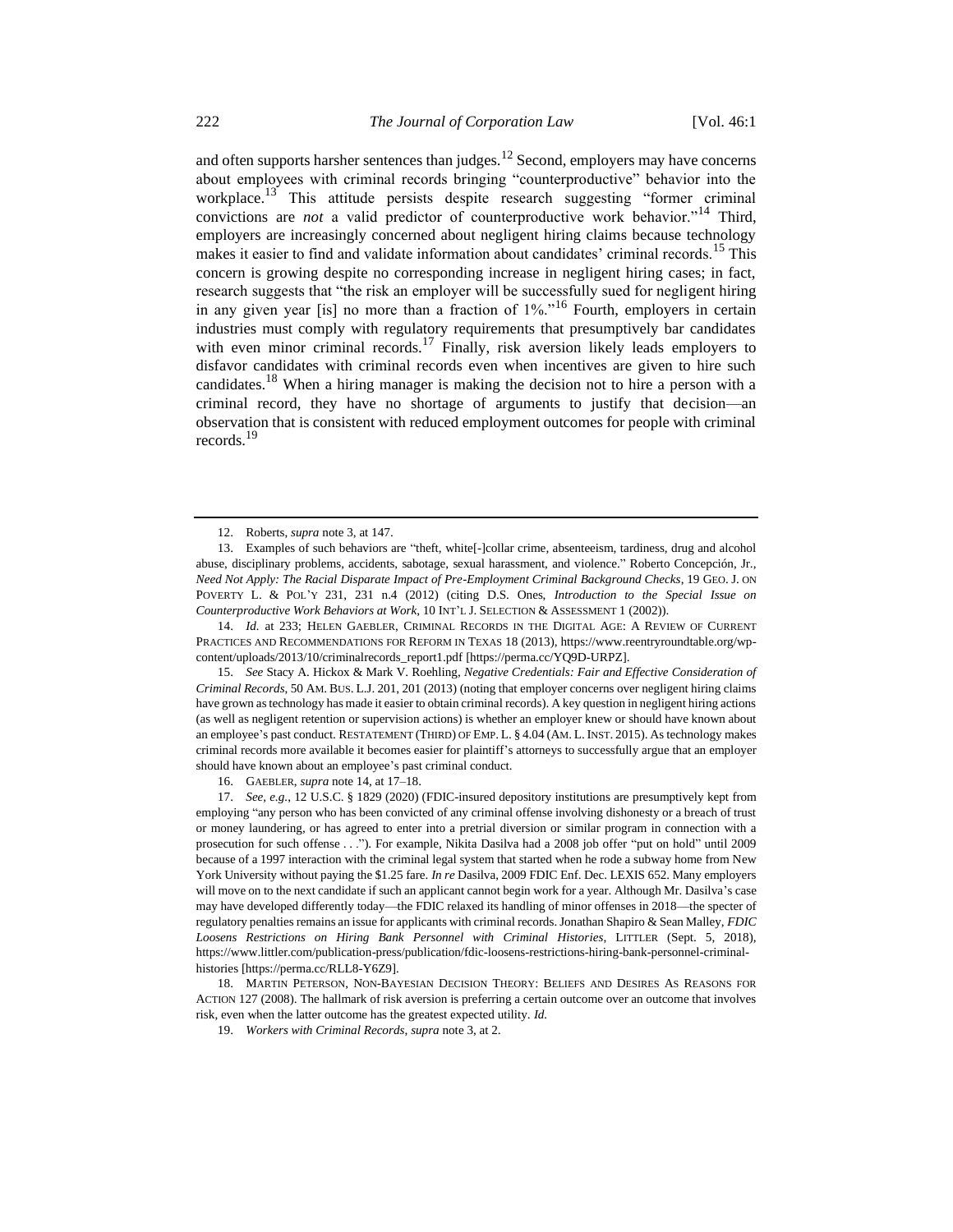## <span id="page-4-1"></span><span id="page-4-0"></span>*B. Employment Barriers' Negative Effects on the Public*

Employment barriers for people with criminal records produce a number of negative effects on the public.<sup>20</sup> First, some criminal background checks contain errors, which may result in applicants losing out on a job over a crime they did not commit.<sup>21</sup> A 1999 study of the FBI's Interstate Identification Index found that 5.5% of applicants failed a "name check"<sup>22</sup>—a type of background check that includes "not only a person's name, but also ... other personal identifiers such as sex, race, date of birth and Social Security Number" despite having no FBI criminal record (i.e., these individuals were false positives).<sup>23</sup> Among all applicants who failed the name check (both false positives and true positives),  $32.6\%$  did not have an FBI criminal record.<sup>24</sup> The private sector struggles with errors as well. According to the National Consumer Law Center, private background check companies "routinely" make a variety of mistakes leading to misidentification.<sup>25</sup> This scenario is common enough that the Federal Trade Commission, Consumer Finance Protection Bureau, and various state agencies all address the question of what an applicant can do if he or she suspects an error on a background check.<sup>26</sup>

<sup>20.</sup> Steven D. Bell, *The Long Shadow: Decreasing Barriers to Employment, Housing and Civic Participation for People with Criminal Records Will Improve Public Safety and Strengthen the Economy*, 42 W. ST. U. L. REV. 1, 10–11 (2014).

<sup>21.</sup> *Background Checks*, FED. TRADE COMM'N, https://www.consumer.ftc.gov/articles/0157-backgroundchecks#negative [https://perma.cc/XV4E-QJAS].

<sup>22.</sup> REP. OF THE NAT'L TASK FORCE TO THE U.S. ATT'Y GEN., INTERSTATE IDENTIFICATION INDEX NAME CHECK EFFICACY 48 (1999), http://www.search.org/files/pdf/III\_Name\_Check.pdf [https://perma.cc/YV6U-V7XG].

<sup>23.</sup> *Id.* at 21. None of these identifiers are unique to individuals. While "Social Security Numbers are supposed to be unique to individuals ... mistakes do occur in their issuance ... [and] it is not difficult for individuals to obtain Social Security Numbers fraudulently." *Id.* at 21 n.2.

<sup>24.</sup> *Id.* at 48. An example of how these percentages apply is instructive. Imagine a large company conducts background checks on 1,000 applicants. Of these 1,000 applicants, 100 have criminal records, and the remaining 900 do not have criminal records. However, when the background checks are completed, the results indicate that 150 applicants have criminal records. Assume there are no completed background checks indicating an applicant does not have a criminal record when the applicant actually does have a criminal record (i.e., assume there are no false negatives). This means that of the 150 applicants who returned a "positive" background check, only the 100 with actual criminal records are true positives, and the remaining 50 must be false positives. The 5.5% figure is this 50 divided by 900, or the percentage of the 900 applicants without criminal records who were mistakenly identified as applicants with criminal records. The 32.6% figure is (roughly) those 50 false positives divided by the total of 150 positive background checks. In short, an applicant without a criminal record has a low chance of the background check returning a false positive (5.5%), but each positive background check result has a significant chance of being a false positive (32.6%). *See also id.* at 30–34 (elaborating on possible outcomes of background checks).

<sup>25.</sup> PERSIS S. YU & SHARON M. DIETRICH, BROKEN RECORDS: HOW ERRORS BY CRIMINAL BACKGROUND CHECKING COMPANIES HARM WORKERS AND BUSINESSES, NAT'L CONSUMER L. CTR. 15 (2019), https://www.nclc.org/images/pdf/pr-reports/broken-records-report.pdf [https://perma.cc/9HL3-228P]. Precise measurements of the scope of the problem are difficult to obtain due to the unregulated nature of the background check industry. *Id.* at 35–36. One industry firm estimated a 41% error rate in a review of national crime databases, but it did not make its methodology public. Bob Sullivan, *Criminal Background Checks Incomplete*, NBCNEWS (Apr. 12, 2005, 6:26 PM), http://www.nbcnews.com/id/7467732/#.XkB3wGhKixGB3wGhKixG [https://perma.cc/8QFJ-K4YW].

<sup>26.</sup> YU & DIETRICH, *supra* note [25,](#page-4-0) at 6; *Background Checks*, *supra* note [21;](#page-4-1) Mary Griffin & John McNamara, *Applying for a Job? It's Important to Know What Goes Into Your Background Screening Reports*, CONSUMER FIN. PROT. BUREAU (Oct. 3, 2019), https://www.consumerfinance.gov/about-us/blog/applying-jobits-important-know-what-goes-your-background-screening-reports/ [https://perma.cc/G3HF-D3FE]; *see, e.g.*,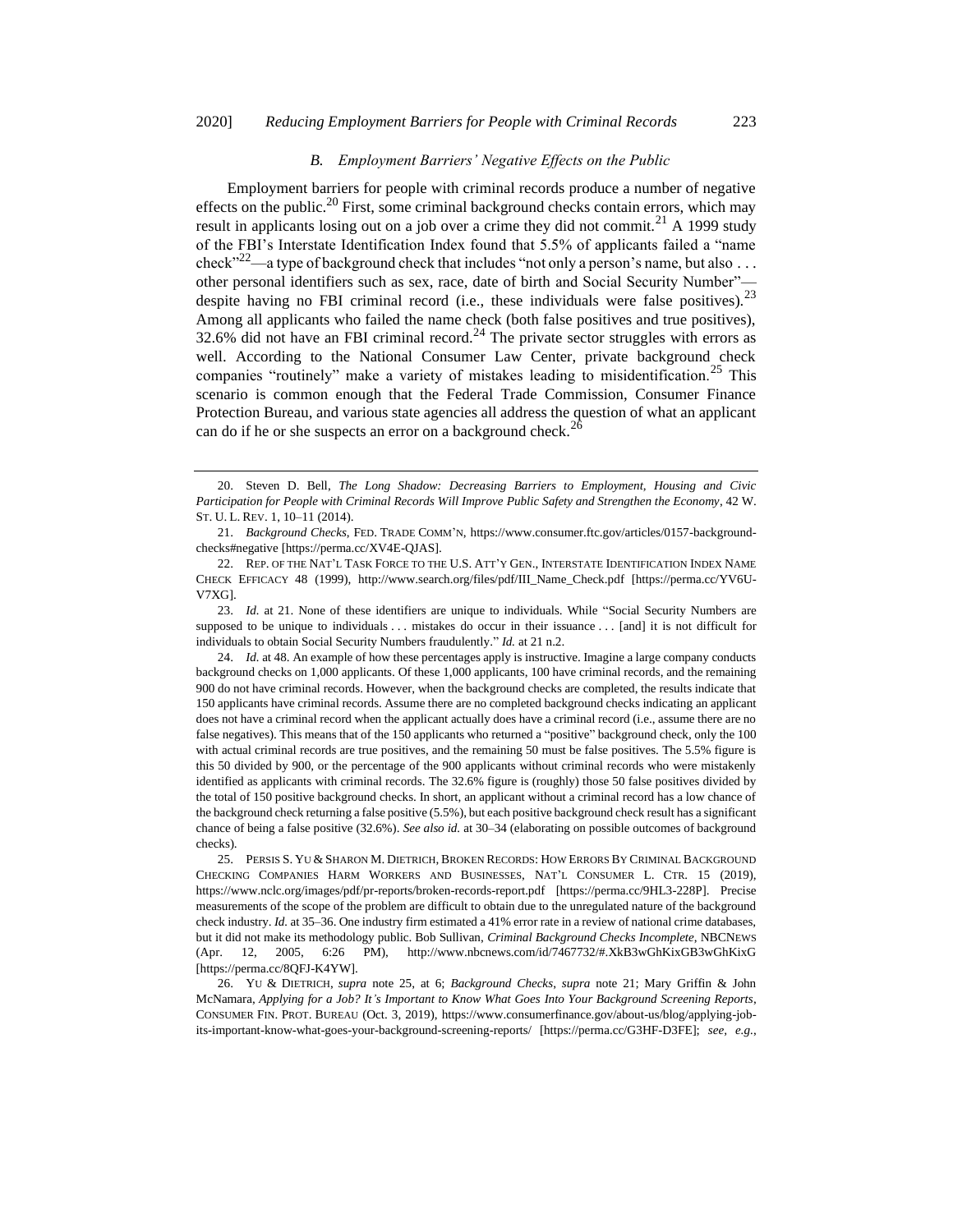<span id="page-5-0"></span>Second, an individual's interaction with the criminal legal system can lead to collateral consequences even if that individual is innocent of any crime. For instance, although some employers require applicants to disclose arrests, not every arrest is indicative of underlying criminal conduct.<sup>27</sup> Almost one-third of arrests result in charges that are dismissed, and some reasons for dismissal (e.g., mistaken identity or a false report) largely foreclose the possibility of an actual criminal being released on legal or technical grounds.<sup>28</sup> Factually innocent defendants may also have strong legal and economic incentives to plead guilty.<sup>29</sup> From a legal standpoint, taking a criminal case to trial has become a "roll [of] the dice" where defendants either win or face a significantly steeper penalty than what is offered in a plea bargain.<sup>30</sup> From an economic standpoint, an innocent defendant must consider the expense of a trial, and often the expense of posting bail or the economic consequences (e.g., losing one's job) of remaining in jail if they do not (or cannot) post bail.<sup>31</sup> The prospect of accepting a plea bargain that involves immediate release is particularly strong in cases where bail is a factor; a 2011 study from Harris County, Texas reported that 46% of misdemeanor defendants and 69% of felony defendants were unable to post bail.<sup>32</sup> Plea bargains may also take the form of a deferred disposition, which allows a defendant to avoid most punishment upon completion of probation; such a deal can be too good to refuse, even for an innocent defendant.<sup>33</sup> Further, false confessions are shockingly easy to elicit.<sup>34</sup> Police interrogators can use false evidence

29. As to why a factually innocent person would be a criminal defendant in the first place:

A grand jury presentation can consist entirely of information that would be inadmissible at trial. A prosecutor may knowingly use illegally-obtained evidence to obtain an indictment, and if she has evidence in her possession that substantially exculpates the target, she may withhold it from the grand jury. The presentation need only establish probable cause to believe the target committed the crime. If 11 of the 23 grand jurors are unconvinced that even that low threshold has been met, an indictment can still be obtained. And of course it's all *ex parte*, so no one is even there to question the prosecutor's presentation.

NAT'L ASS'N OF CRIM. DEF. LAWS., THE TRIAL PENALTY: THE SIXTH AMENDMENT RIGHT TO TRIAL ON THE VERGE OF EXTINCTION AND HOW TO SAVE IT 3 (2018), https://www.nacdl.org/getattachment/95b7f0f5-90df-4f9f-9115-520b3f58036a/the-trial-penalty-the-sixth-amendment-right-to-trial-on-the-verge-of-extinction-andhow-to-save-it.pdf [https://perma.cc/RNP3-F7RU]. In the more succinct words of former New York Court of Appeals Chief Judge Solomon Wachtler, a prosecutor can convince a grand jury to "indict a ham sandwich." Marcia Kramer & Frank Lombardi, *New Top State Judge: Abolish Grand Juries & Let Us Decide*, N.Y. DAILY NEWS, Jan. 31, 1985, at 3. Charges that can be brought without an indictment are subject to an even lower evidentiary bar as prosecutors are not even required to present them to a grand jury. *See* State v. Berg, 21 N.W.2d 777, 778–79 (Iowa 1946) (describing nonindictable offenses as "minor offenses or petty offenses").

33. *The Dreaded Deferred Judgment*, CRIM. DEF. & DUI LAW. RICHARD B. HUTTNER (Nov. 16, 2016), https://criminallawyerdenver.com/the-dreaded-deferred-judgment/ [https://perma.cc/H2Z5-YN95].

34. *See* Saul M. Kassin, *The Social Psychology of False Confessions*, 9 SOC. ISSUES & POL'Y REV. 25, 34 (2015) (detailing an experiment that showed the prevalence and ease of obtaining false confessions). *See generally* 

<span id="page-5-1"></span>*Criminal History Record Check Request Form*, IOWA DIV. OF CRIM. INVESTIGATION 2 (June 26, 2018), https://dhs.iowa.gov/sites/default/files/DCI-77.pdf?051920201016 [https://perma.cc/N7DZ-YBFM] (describing the procedure for challenging erroneous background check information under Iowa law). Under federal law, the Fair Credit Reporting Act provides authority for challenges to the accuracy of background checks. 15 U.S.C. § 1681e(b) (2020).

<sup>27.</sup> GAEBLER, *supra* not[e 14,](#page-3-0) at 19.

<sup>28.</sup> *Id.*

<sup>30.</sup> NAT'L ASS'N OF CRIM. DEF. LAWS.,*supra* note [29,](#page-5-0) at 3.

<sup>31.</sup> GAEBLER, *supra* not[e 14,](#page-3-0) at 19.

<sup>32.</sup> *Id.*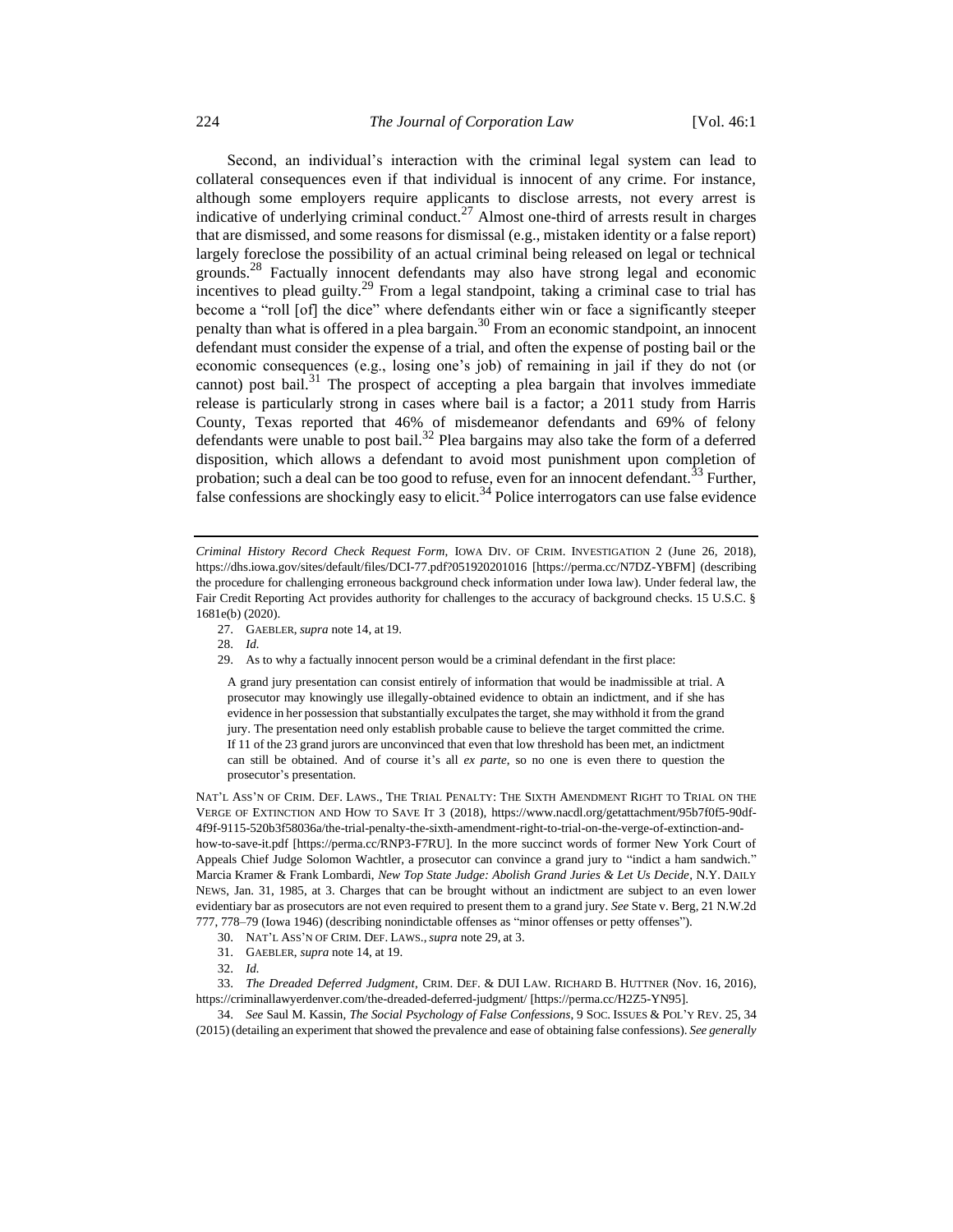to extract confessions;<sup>35</sup> this interrogation method is "permissible, recommended under certain circumstances, and frequently used; $^{36}$  and multiple studies using false evidence manipulation have led upwards of 90% of participants to confess to something they did not  $\phi$ <sup>37</sup> False confessions have been documented outside of the laboratory, too. For example, at least 200 people "volunteered false confessions to the 1932 kidnapping of Charles Lindbergh's baby son," and "[i]n nearly 30% of [DNA exoneration] cases, false confessions were a contributing factor."<sup>38</sup> Employment barriers for people with criminal records do not only punish those who have actually committed a crime.

Third, research links employment with reductions in recidivism, which is a significant driver of the overall cost of crime in the United States.<sup>39</sup> Including direct spending on the criminal legal system, damage to victims, and lost value to communities (e.g., reduced business investment), crime costs the public around \$500 billion annually—2.9% of the national GDP.<sup>40</sup> A material reduction in recidivism would lower this cost, as over 75% of prisoners released from state facilities are re-arrested within five years and 50% of prisoners released from federal facilities are re-arrested within ten years.<sup>41</sup> Removing employment barriers for people with criminal records would also make more efficient use of money spent on in-prison work and training programs.<sup>42</sup> For example, each year California employs over 2,000 inmates as firefighters to combat the state's frequent wildfires. $43$  Despite their experience, the resources invested in training these individuals often goes to waste as their records bar them from working as firefighters once released.<sup>44</sup> These types of training programs cannot reduce recidivism if they do not provide a path to employment.

Fourth, incarceration creates compounding negative effects, especially on minority communities.<sup>45</sup> An example of a compounding negative effect is a probation or parole

36. Saul M. Kassin, *On the Psychology of Confessions: Does Innocence Put Innocents at Risk?*, 60 AM. PSYCH. 215, 221 (2005) (citations omitted).

37. Kassin, *supra* note [34.](#page-5-1) Kassin reviews several false confession studies and specifically notes two methodologically distinct studies that resulted in 94% and 100% of participants falsely confessing. *Id.*

38. *Id.* at 27.

40. THE COUNCIL OF ECON. ADVISERS, RETURNS ON INVESTMENTS IN RECIDIVISM-REDUCING PROGRAMS 3 (2018), https://www.whitehouse.gov/wp-content/uploads/2018/05/Returns-on-Investments-in-Recidivism-Reducing-Programs.pdf [https://perma.cc/X3TR-RJ94].

41. *Id.*

42. If a formerly-incarcerated person is permanently barred from using the skills he learned in prison, "the effort made to reform him would be so much trouble and expense lost by society." MICHEL FOUCAULT, DISCIPLINE & PUNISH: THE BIRTH OF THE PRISON 107 (Alan Sheridan trans., Vintage Books 2d ed. 1995).

43. Ryan Sabalow, *These California Inmates Risked Death to Fight Wildfires. After Prison, They're Left Behind*, SACRAMENTO BEE (July 23, 2020, 5:00 AM), https://www.sacbee.com/news/california/ fires/article244286777.html.

44. *Id.*

45. Vuolo et al, *supra* note [3,](#page-2-0) at 141; Shristi Devu, Comment, *Trapped in the Shackles of America's Criminal Justice System*, 20 SCHOLAR: ST. MARY'S L. REV. & SOC. JUST. 217, 225–39 (2018); *see also*  Gubernick, *supra* note [9,](#page-2-1) at 1163 (discussing hiring discrimination in minority communities leading to "rampant joblessness").

Brandon L. Garrett, *The Substance of False Confessions*, 62 STAN. L. REV. 1051 (2010) (examining why and how people confess to crimes they did not commit).

<sup>35.</sup> Christopher Slobogin, *Lying and Confessing*, 39 TEX. TECH L. REV. 1275, 1282 (2007); *see, e.g.*, Frazier v. Cupp, 394 U.S. 731, 739 (1969) (reasoning that police use of false evidence was "relevant, [but] insufficient in our view to make this otherwise voluntary confession inadmissible").

<sup>39.</sup> Vuolo et. al, *supra* not[e 3,](#page-2-0) at 140.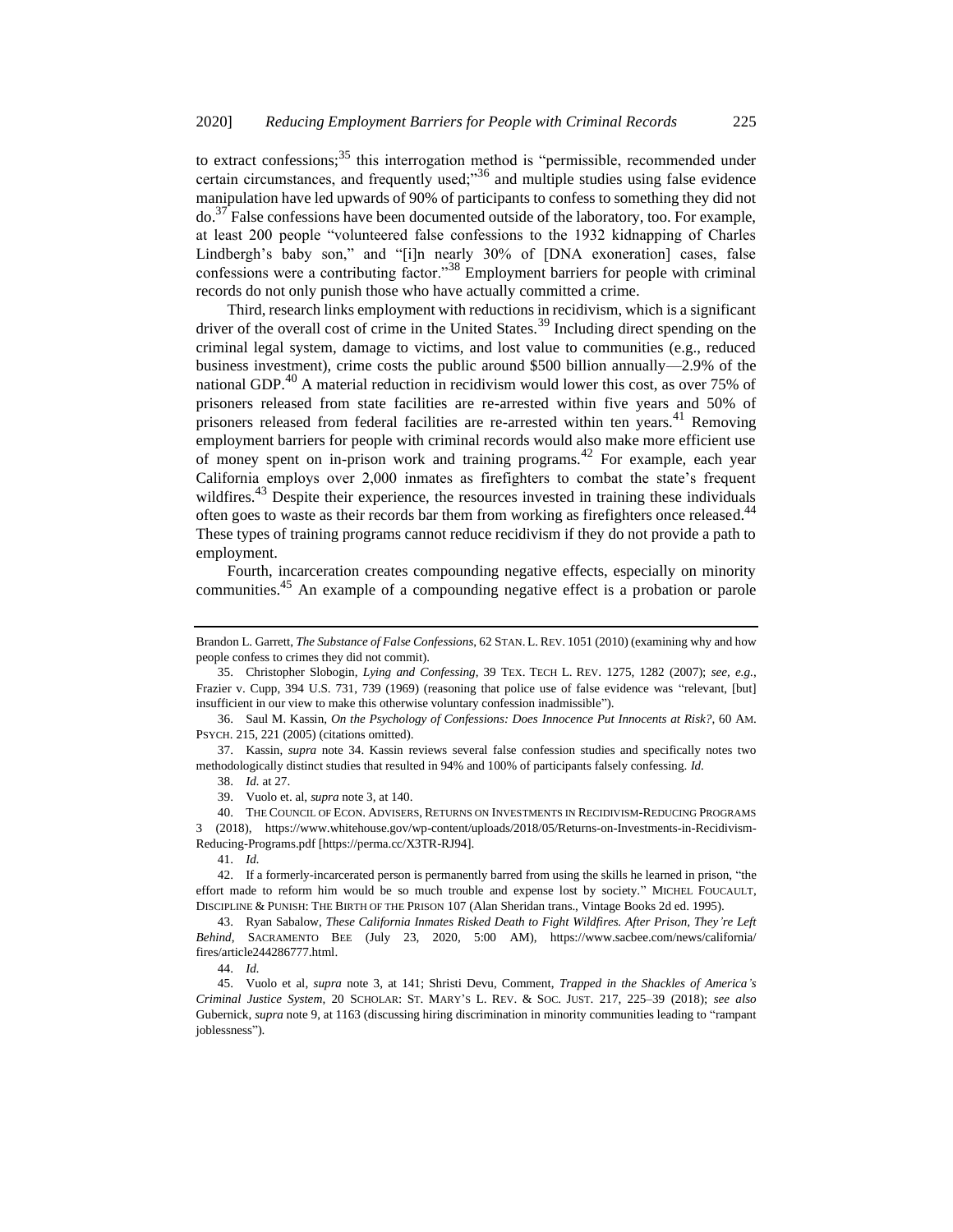condition requiring a person find and maintain gainful employment. If a person's continued freedom is conditioned on holding a job, and the very fact that said person is on probation or parole makes it harder to meet the conditions of his or her release, more people violate probation or parole and continue their involvement with the criminal legal system.<sup>46</sup> African American men in particular face decreased employment prospects due to racial discrimination, face higher rates of incarceration for the same crimes, and then face relatively more negative treatment from employers as they seek jobs after leaving the criminal legal system.<sup>47</sup>

Finally, employment barriers for people with criminal records strain the notion that the government reflects the consent of the governed. Both the public<sup>48</sup> and criminal defendants lack a solid understanding of the extent to which criminal convictions produce long-term collateral consequences. $49^{\circ}$  If a government's legitimacy rests on the consent of the governed,<sup>50</sup> and if "consent" must include at least some understanding of the issue at hand, $51$  then criminal laws which produce largely-unknown collateral consequences reduce governmental legitimacy. Similar issues arise when criminal punishments expand beyond their legislatively-mandated boundaries and become "lifetime" impediments,  $52$  and when court orders to expunge a criminal record are undermined by that record remaining available on a private website<sup>53</sup> or in a public record outside of the court's purview.<sup>54</sup> Limiting or removing the long-term employment effects of criminal records would not only produce positive individual results, but it would also bring the government's actions more closely in line with the legislatively-expressed consent of the governed.

## *C. Financial Benefits to Employers That Hire People with Criminal Records*

Hiring employees with criminal records is not necessarily a charitable or selfless

<sup>46.</sup> *See* Vuolo et al, *supra* note [3,](#page-2-0) at 141 (explaining that many jobs ask about criminal records, and that answering affirmatively decreases employment prospects).

<sup>47.</sup> *Id.*

<sup>48.</sup> *See* Roberts, *supra* note [3,](#page-2-0) at 100–02 (discussing the disconnect between the reality of criminal sentencing and public knowledge of the same). If the public generally does not fully understand how the criminal legal system works in practice, it follows that public knowledge about the collateral effects of a criminal record would be similarly limited, if not more so.

<sup>49.</sup> NAT'L ASS'N OF CRIM. DEF. LAWS., *supra* note [29,](#page-5-0) at 19. The collateral consequences of deferred dispositions can be particularly opaque. GAEBLER, *supra* not[e 14;](#page-3-0) *see also* James A. Shapiro, *Comity of Errors: When Federal Sentencing Guidelines Ignore State Law Decriminalizing Sentences*, 41 AKRON L. REV. 231, 231– 35 (2008) (describing how diversionary dispositions may or may not be considered convictions, and may or may not contain a finding of guilt).

<sup>50.</sup> THE DECLARATION OF INDEPENDENCE para. 2 (U.S. 1776); James A. Gardner, *Consent, Legitimacy and Elections: Implementing Popular Sovereignty Under the Lockean Constitution*, 52 U. PITT. L. REV. 189, 192–93 (1990).

<sup>51.</sup> *See* Roseanna Sommers, *Commonsense Consent*, 129 YALE L.J. 2232, 2235–36 (2020) (noting that consent "must be given knowingly, competently, and freely" if it is to be a meaningful expression of autonomy).

<sup>52.</sup> Doe v. United States, 110 F. Supp. 3d 448, 457 (E.D.N.Y. 2015).

<sup>53.</sup> *See* YU & DIETRICH, *supra* not[e 25,](#page-4-0) at 11 (describing the increasing availability of criminal records on private websites).

<sup>54.</sup> Two common examples of public records outside the purview of an expungement order are arrest reports maintained by police departments and inmate rosters maintained by county jails. Sarah Esther Lageson, *There's No Such Thing as Expunging a Criminal Record Anymore*, SLATE (Jan. 7, 2019, 2:44 PM), https://slate.com/technology/2019/01/criminal-record-expungement-internet-due-process.html [https://perma.cc/KLN2-KLZQ].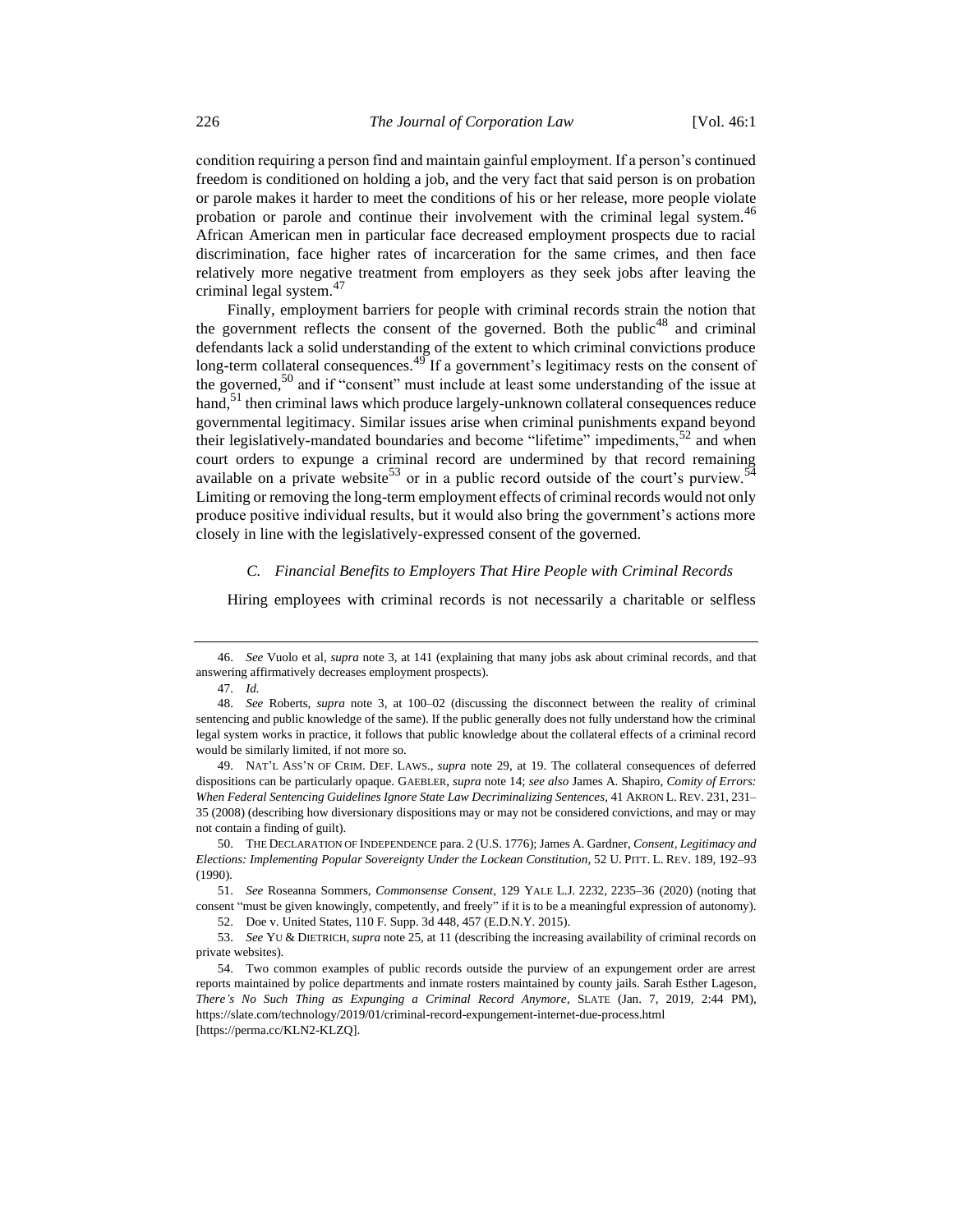<span id="page-8-0"></span>gesture; such employees also provide numerous financial benefits to employers. For example, federal Work Opportunity Tax Credits ("WOTC") are available for employers who hire "qualified ex-felon[s]"—a person hired within a year of a felony conviction or within a year of being released from prison after a felony conviction.<sup>55</sup> Benefits from WOTCs may rise as high as \$2,400 per qualifying employee.<sup>56</sup> To collect this credit, "an employer must have the employee certified as eligible by the appropriate state workforce agency," must "submit[] a form to the state agency within 28 days of hiring the WOTCeligible worker," and the state agency must review the form and certify the application.<sup>57</sup> Various states offer similar tax credits.<sup>58</sup>

<span id="page-8-1"></span>Re-entry programs that help people with criminal records find employment also act as a pre-screening tool that can reduce hiring costs. Developers of such programs consciously focus on "reducing the costs, both tangible and intangible, absorbed by employers hiring former prisoners[,]" a screening process that involves far more contact and evaluation than a standard interview process.<sup>59</sup> Often these search campaigns cost thousands of dollars per hire, even for low-complexity positions.<sup>60</sup> Re-entry programs simplify the search process and lower hiring costs. Further, employees with criminal records have lower turnover rates than employees without criminal records.<sup>61</sup> Reduced turnover means less hiring is needed in the first place.

## *D. Risk-Mitigation Benefits for Employers That Hire People with Criminal Records*

There are also programs that mitigate any risk employers assume by hiring people with criminal records. One such program is the Federal Bonding Program. The Federal Bonding Program "protect[s] the employer against losses caused by the fraudulent or

<sup>55.</sup> *Work Opportunity Tax Credit*, IRS, https://www.irs.gov/businesses/small-businesses-selfemployed/work-opportunity-tax-credit [https://perma.cc/Y43D-FG7H].

<sup>56.</sup> CONG. RSCH. SERV., THE WORK OPPORTUNITY TAX CREDIT 1 https://fas.org/sgp/crs/misc/R43729.pdf [https://perma.cc/X4PF-2P9X] (stating the \$2,400 figure is a statutory maximum and employers are eligible for WOTCs only in the first year of a qualified employee's tenure).

<sup>57.</sup> *Id.*

<sup>58.</sup> For instance, Iowa offers a state tax credit of up to \$20,000 per qualifying employee. *Ex-Offender Initiative*, IOWA WORKFORCE DEV., https://www.iowaworkforcedevelopment.gov/ex-offender-initiative [https://perma.cc/2RJE-DEEJ].

<sup>59.</sup> AMY L. SOLOMON ET AL., FROM PRISON TO WORK: THE EMPLOYMENT DIMENSIONS OF PRISONER REENTRY 21–22, URB. INST. (2004), https://www.urban.org/sites/default/files/publication/58126/411097-From-Prison-to-Work.PDF [https://perma.cc/EVJ3-XDLY]. The Tarrant County Reentry Coalition (Texas) is an example of one such program. TARRANT CNTY. REENTRY COAL., http://www.tcreentry.org/ [https://perma.cc/AJ9X-W9K5].

<sup>60.</sup> *See* J. Bruce Tracey & Timothy R. Hinkin, *The Costs of Employee Turnover: When the Devil Is in the Details*, 6 CORNELL HOSP. REP. 4, 8–9 (2006), https://ecommons.cornell.edu/bitstream/handle/1813/71149/Tracey\_202006\_20The\_20cost\_20of\_20employee\_ 20turnover.pdf?sequence=1&isAllowed=y [https://perma.cc/K6R4-NA2G] (analyzing turnover costs for employers in the hospitality industry).

<sup>61.</sup> Dylan Minor et al., *Criminal Background and Job Performance*, 7 IZA J. LAB. POL'Y 1, 22 (2018), https://izajolp.springeropen.com/track/pdf/10.1186/s40173-018-0101-0 [https://perma.cc/XHN6-TG9Q]. *See also* James W. Hesford et al., *Turnover and Unit-Level Financial Performance: An Analysis of the Costs and Benefits of Voluntary and Involuntary Turnover in Unskilled Jobs*, *in* ADVANCES IN MANAGEMENT ACCOUNTING 35, 37 (Marc J. Epstein & Mary A. Malina eds., 2016) (suggesting high turnover reduces performance (e.g., lower service quality, lower sales, lower efficiency) and increases accident rates); *Id.* at 61 ("[I]nvoluntary terminations are highly disruptive and very costly.").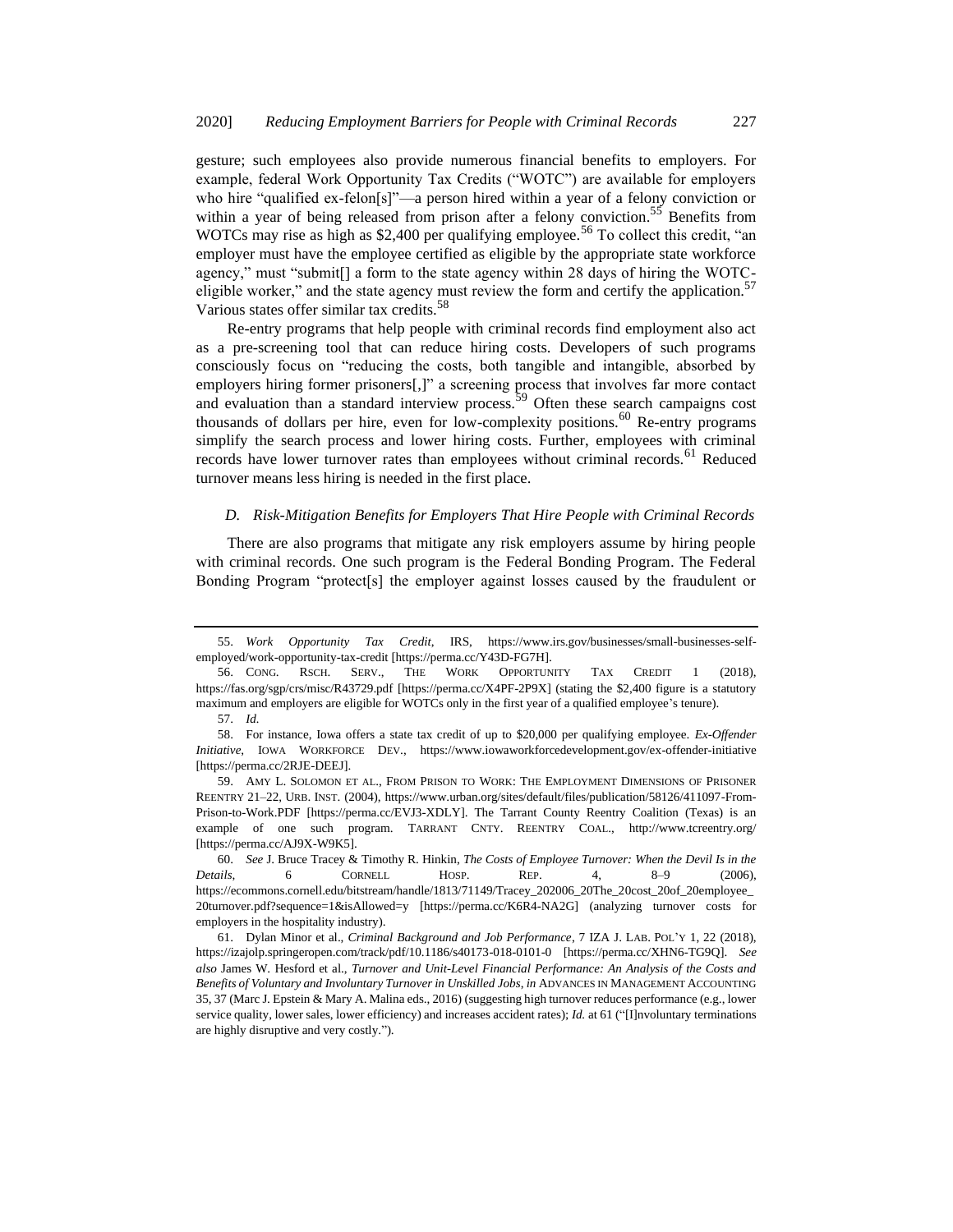dishonest acts of the bonded employee . . . [including] theft, forgery, larceny, and embezzlement."<sup>62</sup> Each bond has a \$5,000 limit.<sup>63</sup> This program squarely addresses employer concerns about counterproductive behavior, is free of charge, and does not require employers to fill out any paperwork prior to a potential claim.<sup>64</sup>

<span id="page-9-2"></span><span id="page-9-0"></span>Another type of risk-mitigation program is limiting employer liability in negligent hiring claims. Despite the rarity of such claims,<sup>65</sup> they remain a significant concern for employers. There are several variations of liability limitation programs, <sup>66</sup> but all provide employers with at least some guidance regarding the level of pre-hire care they must exercise to avoid negligence.<sup>67</sup> These variations limit negligent hiring liability when: the employee's criminal records were expunged, the employee had received a certificate of employability, the employer performed a pre-hire background check, the claim stems from an employee's activity on a non-public social media account, or when the employee's involvement with the criminal legal system did not result in a conviction.<sup>68</sup> Other states bar negligent hiring claims, with only narrow exceptions.<sup>69</sup> These liability limitations are often included in "ban-the-box" legislation, and may also provide an administrative process to handle claims that an employer made an improper inquiry about an applicant's criminal record.<sup>70</sup>

<span id="page-9-1"></span>Further, hiring people with criminal records mitigates the risk of engaging in discriminatory employment practices prohibited under Title VII of the Civil Rights Act of 1964.<sup>71</sup> Employers that consider criminal records during the hiring process may violate Title VII if they "treat[] criminal history information differently for different applicants or employees, based on their race or national origin (disparate treatment liability)" or if a facially-neutral policy "disproportionately impact[s] some individuals protected under Title VII," provided that policy is "not job[-]related and consistent with business necessity (disparate impact liability)."<sup>72</sup> Employers that do not consider criminal records during the hiring process eliminate the possibility of these types of Title VII violations. While a hiring

68. GEN. INFO. SERVS., *supra* note [66,](#page-9-0) at 1–2. For more detail on liability limitations tied to certificates of employability, see *infra* not[e 92](#page-12-0) and accompanying text.

71. Civil Rights Act of 1964 (Title VII) 42 U.S.C. §§ 2000e-17 (2020); U.S. EQUAL EMP. OPPORTUNITY COMM'N, EEOC-CVG-2012-1, ENFORCEMENT GUIDANCE ON THE CONSIDERATION OF ARREST AND CONVICTION RECORDS IN EMPLOYMENT DECISIONS UNDER TITLE VII OF THE CIVIL RIGHTS ACT (2012) [hereinafter EEOC GUIDANCE].

<sup>62.</sup> *About the FBP*, FED. BONDING PROGRAM, http://bonds4jobs.com/about-us (last visited Feb. 9, 2020).

<sup>63.</sup> *Id.*

<sup>64.</sup> *Id.*

<sup>65.</sup> *See supra* not[e 16](#page-3-1) and accompanying text (describing the rarity of negligent hiring claims).

<sup>66.</sup> GEN. INFO. SERS., STATUTORY DEFENSES TO NEGLIGENT HIRING CLAIMS BASED ON USE OF A BACKGROUND CHECK (2017), http://www.geninfo.com/docs/Statutory-Defenses-to-Negligent-Hiring-claimsbased-on-use-of-a-Background-Check.pdf?v=00000084 [https://perma.cc/CYA8-TUHE].

<sup>67.</sup> *See* Stacy A. Hickox, *Employer Liability for Negligent Hiring of Ex-Offenders*, 55 ST. LOUIS U. L.J. 1001, 1004–06 (2011) (discussing employers' desire for greater guidance regarding what types of pre-hire background checks are sufficient to defeat negligent hiring claims).

<sup>69.</sup> GEN. INFO. SERVS., s*upra* not[e 66,](#page-9-0) at 2.

<sup>70.</sup> Jennifer Leavitt, Note, *Walking a Tightrope: Balancing Competing Public Interests in the Employment of Criminal Offenders*, 34 CONN. L. REV. 1281, 1309–10 (2002); Concepción, *supra* not[e 13,](#page-3-2) at 248–53; *see, e.g.*, D.C. CODE ANN. § 32–1343(b) (West 2015) (establishing that an administrative complaint under Washington, D.C.'s ban-the-box statute is the exclusive remedy for applicants who believe an employer made a prohibited inquiry, and eliminating private actions for such complaints).

<sup>72.</sup> EEOC GUIDANCE, *supra* not[e 71.](#page-9-1)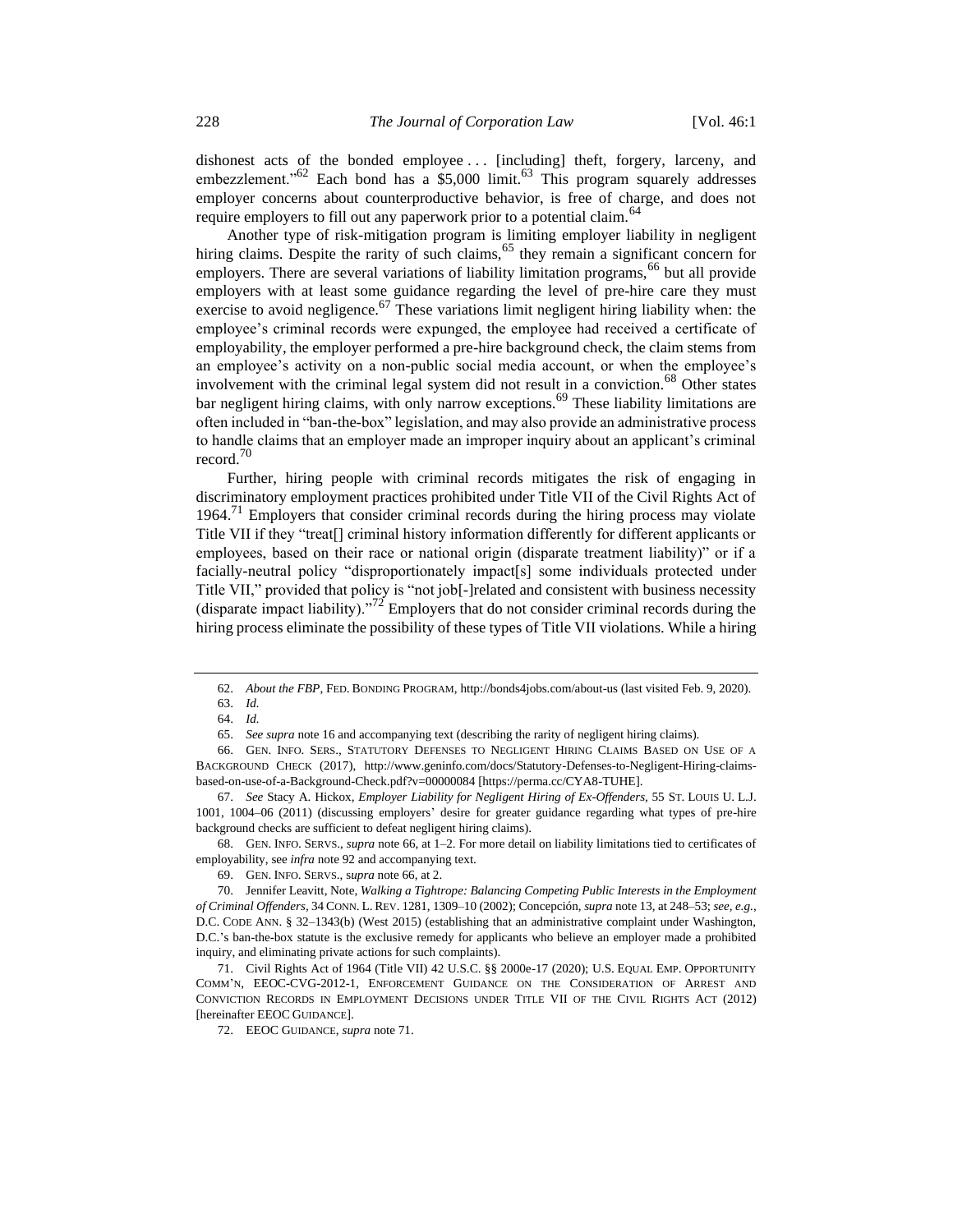process that does not include a criminal background check theoretically increases the risk of negligent hiring claims, in practice such claims are rare.<sup>73</sup> An additional consideration for employers attempting to weigh the risk of negligent hiring liability against the risk of Title VII liability is that—in contrast to negligent hiring claims, which are generally brought by individual plaintiffs—Title VII claims are often pursued by the Equal Employment Opportunity Commission.<sup>74</sup> Few private plaintiffs can muster the legal resources of a federal agency.

## *E. Existing Non-Financial Policies Designed to Reduce Employment Barriers for People with Criminal Records*

### *1. Ban-the-Box Statutes*

Perhaps the most common policy to improve employment outcomes for people with criminal records (that does not provide financial assistance or risk-mitigation benefits to employers who hire such applicants) is "ban-the-box" legislation. Variants of ban-the-box policies are increasingly popular as they speak directly to the argument that people with criminal records are not receiving fair consideration from employers.<sup>75</sup> The word "box" in a ban-the-box statute refers to the box (or numerous boxes) on an application that jobseekers are asked to check if they have been convicted of a crime, pleaded guilty to a crime, pleaded "nolo contendere" or "no contest" to a crime, or if they have merely been arrested.<sup>76</sup> A typical ban-the-box statute prohibits employers from asking about applicants' criminal records, or at least requires employers to delay the question until applicants have passed an initial hiring threshold.<sup>77</sup> If an employer wishes to reject an applicant due to their criminal history, this decision must be made for legitimate business reasons, and the employer may be required to communicate such reasons to the applicant.<sup>78</sup>

For example, Washington, D.C.'s ban-the-box statue flatly prohibits employers from inquiring about or requiring the disclosure of arrests, criminal accusations that are not currently pending, and criminal accusations that did not result in a conviction.<sup>79</sup> Employers are prohibited from inquiring about or requiring the disclosure of criminal convictions until

<sup>73.</sup> *See* GAEBLER, *supra* not[e 14,](#page-3-0) at 17–18 (describing the rarity of negligent hiring claims).

<sup>74.</sup> *See* Hickox, *supra* note [67,](#page-9-2) at 1002–03 (describing the dilemma employers face when attempting to limit liability under both negligent hiring doctrine and Title VII). For an example of an EEOC complaint alleging disparate impact on the basis of a hiring process involving criminal background checks, see EEOC v. Freeman, 961 F. Supp. 2d 783, 789–91 (D. Md. 2013).

<sup>75.</sup> Beth Avery & Han Lu, *Ban the Box: U.S. Cities, Counties, and States Adopt Fair Hiring Policies*, NAT'L EMP. L. PROJECT (Sept. 30, 2020), https://www.nelp.org/publication/ban-the-box-fair-chance-hiring-stateand-local-guide/ [https://perma.cc/57QP-APZN]. Ban-the-box legislation has been passed in "36 states and over 150 cities and counties." *Id.* In 2016, the U.S. Office of Personnel Management finalized a rule that made one version of ban-the-box (prohibiting background checks until a conditional offer is made—this variant is also referred to as a "fair chance" rule) part of federal hiring practice. 5 C.F.R. § 330.1300 (2020); 5 C.F.R. § 731.103 (2020); *see, e.g.*, AUSTIN, TEX., CODE OF ORDINANCES § 4-15-1 (2020) (finding that "denying an employment opportunity to an otherwise qualified person based on the person's criminal history that is not relevant to the job under consideration . . . is unjust").

<sup>76.</sup> Concepción, *supra* not[e 13,](#page-3-2) at 249 n.150.

<sup>77.</sup> *Id.*

<sup>78.</sup> *Id.*; EEOC GUIDANCE, *supra* not[e 71.](#page-9-1)

<sup>79.</sup> D.C. CODE § 32-1342(a) (2014).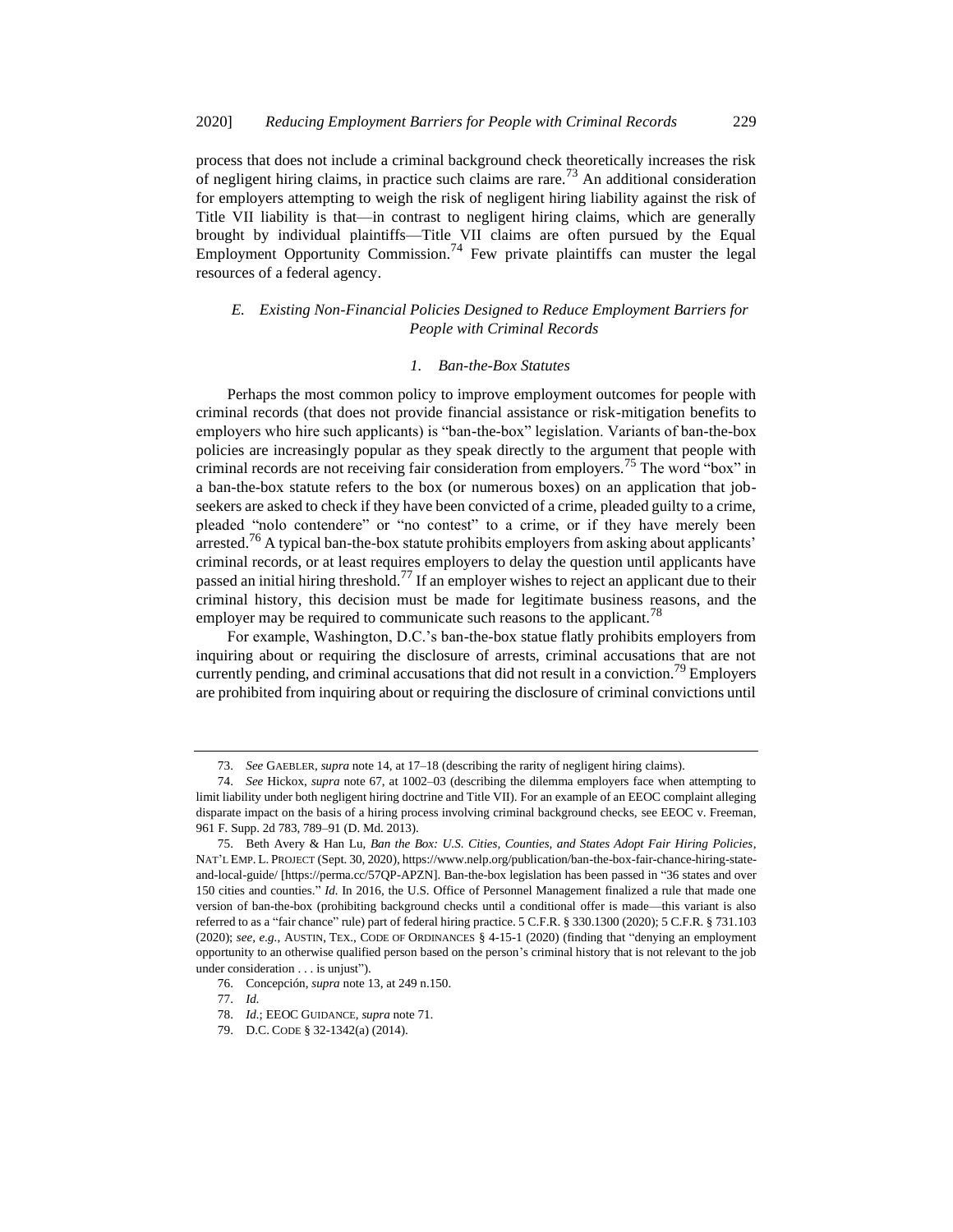they have made "a conditional offer of employment."<sup>80</sup> If an employer makes a conditional offer and wishes to withdraw the offer after viewing the applicant's criminal history, the employer may only do so for a "legitimate business reason," and is obligated to consider a number of statutorily-established factors. $81$  Exemptions are built in for positions where knowledge of an applicant's criminal record is particularly relevant—e.g. jobs involving "direct care to minors or vulnerable adults."<sup>82</sup> Applicants with terminated conditional offers may request a copy of "all records procured by the employer in consideration of the applicant" and information regarding the applicant's ability to file an administrative complaint.<sup>83</sup> Some ban-the-box statutes go a step farther, requiring employers that reject an applicant due to their criminal history to "inform the individual in writing that the adverse action was based on the individual's criminal history."<sup>84</sup> A few states have broad, default prohibitions on discrimination on the basis of criminal records that are limited only by statutory exceptions.<sup>85</sup> In sum, variations on ban-the-box statutes limit what type of background questions an employer can ask, restrict how employers can use this information in hiring decisions, and require employers to notify an applicant if their criminal background had a negative effect on the application process.

## <span id="page-11-0"></span>*2. Certificates of Employability*

A second non-financial policy to improve employment outcomes for people with criminal records is providing certificates of employability to former prisoners who the state considers sufficiently rehabilitated.<sup>86</sup> As of 2019, at least fifteen states have passed versions of certificate legislation.<sup>87</sup> A certificate of employability does not expunge or seal a person's criminal record, but it signals to employers the person has completed statutory requirements going above and beyond merely completing his or her sentence.<sup>88</sup> For example, California's certificate statute requires petitioners to undergo a five-year "period

<sup>80.</sup> § 32-1342 (b).

<sup>81.</sup> § 32-1342 (d). The decision must be "reasonable in light of" the "duties and responsibilities necessarily related to the employment," the bearing the offense would have on the applicant's fitness for the job, how long ago the offense occurred, the age of the applicant at the time of the offense, the "frequency and seriousness" of the offense, and information regarding "rehabilitation and good conduct." *Id.*

<sup>82.</sup> § 32-1342 (c).

<sup>83.</sup> § 32-1342(e).

<sup>84.</sup> AUSTIN, TEX., CODE OF ORDINANCES, § 4-15-4(F) (2019).

<sup>85.</sup> *See, e.g.*, WIS. STAT. § 111.321 (2020) (listing "arrest record" and "conviction record" among prohibited bases of discrimination and then defining limited exceptions); HAW. REV. STAT. § 378-1 (2020) (listing "any information about an individual having been questioned, apprehended, taken into custody or detention, held for investigation, charged with an offense, served a summons, arrested with or without a warrant, tried, or convicted pursuant to any law enforcement or military authority" among prohibited bases of discrimination and then defining limited exceptions).

<sup>86.</sup> Flake, *infra* not[e 144,](#page-19-0) at 1124.

<sup>87.</sup> *See* Heather J. Garretson, *Legislating Forgiveness: A Study of Post-Conviction Certificates as Policy to Address the Employment Consequences of a Conviction*, 25 B.U. PUB. INT. L.J. 1, 12–18 (2016) (listing and describing the statutes of twelve states: Colorado, Connecticut, Georgia, Illinois, Michigan, New Jersey, New York, North Carolina, Ohio, Rhode Island, Tennessee, and Vermont). The other states are California (CAL. PENAL CODE § 4852.03 (2019)), Iowa (IOWA CODE § 906.19 (2019)), and Washington (WASH. REV. CODE § 9.97.020 (2019)).

<sup>88.</sup> Jennifer L. Doleac, *Forget "Ban the Box" and Give Ex-Prisoners Employability Certificates*, BROOKINGS (Dec. 15, 2016), https://www.brookings.edu/opinions/forget-ban-the-box-and-give-ex-prisonersemployability-certificates/ [https://perma.cc/P9AV-CF5D].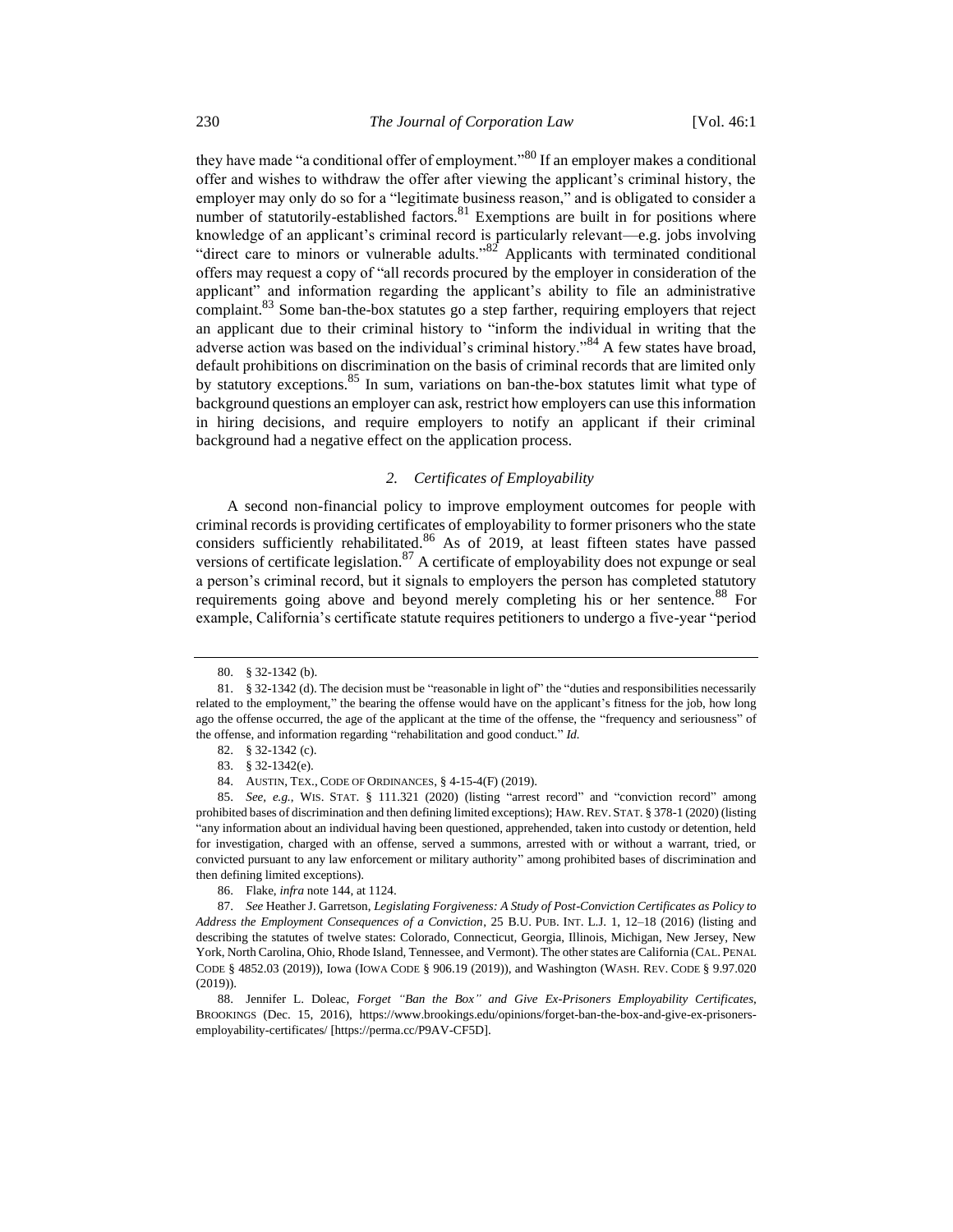of rehabilitation" beginning "upon the discharge of the petitioner from custody . . . or upon his or her release on parole, postrelease [sic] community supervision, mandatory supervision, or probation, whichever is sooner."<sup>89</sup> Additionally, the petitioner must remain within the state for the duration of those five years, complete additional years of rehabilitation for certain crimes, and have their petition approved by a trial court.<sup>90</sup> During the period of rehabilitation, the petitioner must "live an honest and upright life . . . conduct himself or herself with sobriety and industry . . . exhibit a good moral character, and . . . conform to and obey the laws of the land."<sup>91</sup> The trial court with the power to approve the petition can request a wide variety of testimony and documents about the petitioner<sup>92</sup> and request the district attorney conduct an investigation of the petitioner.<sup>93</sup> The district attorney may independently file a petition to rescind certificates even after they have been granted.<sup>94</sup> Some state certificate statutes also provide liability limitations for employers that hire applicants who have successfully obtained such a certificate.  $95$  Research suggests certificates of employability are highly valued by potential employers.<sup>96</sup>

#### <span id="page-12-2"></span><span id="page-12-1"></span>*3. Occupational License Reform*

A third non-financial policy to reduce employment barriers for people with criminal records is occupational license reform. Over 25% of U.S. workers are required to obtain state licenses to perform their jobs.<sup>97</sup> Jobs that require licenses are often a pathway out of low-wage work, especially for people with limited formal education—a group that is disproportionately overrepresented in the population of people with criminal records.<sup>98</sup> In some cases, certain jobs that require licenses allow people with criminal records to avoid questions from employers altogether: in 2019, for example, 70% of barbers working in the United States were self-employed.<sup>99</sup>

Many licensing statutes include broad prohibitions that unnecessarily bar qualified

95. *See, e.g.*, WASH. REV. CODE § 9.97.020(3) (2019) (providing that "evidence of the crime for which a certificate of restoration of opportunity has been issued may not be introduced as evidence of negligence or intentionally tortious conduct on the part of the employer").

96. Priscillia Hunt et al., *Incentivizing Employers to Hire Ex-Offenders: What Policies Are Most Effective?*, RAND CORP. (Feb. 8, 2018), https://www.rand.org/pubs/research\_briefs/RB10003.html [https://perma.cc/R7D9- MCWL]. In the RAND study, a "post-conviction certificate verifying work performance history" was one of the policies employers valued most when considering hiring applicants with criminal records. *Id.*

97. MICHELLE NATIVIDAD RODRIGUEZ & BETH AVERY, UNLICENSED & UNTAPPED: REMOVING BARRIERS TO STATE OCCUPATIONAL LICENSES FOR PEOPLE WITH RECORDS 1 (2016), https://www.nelp.org/publication/unlicensed-untapped-removing-barriers-state-occupational-licenses/ [https://perma.cc/BSP7-2RPN].

98. STEPHEN SLIVINSKI, CTR. FOR THE STUDY OF ECON. LIBERTY AT ARIZ. ST. UNIV., TURNING SHACKLES INTO BOOTSTRAPS: WHY OCCUPATIONAL LICENSING REFORM IS THE MISSING PIECE OF CRIMINAL JUSTICE REFORM 3–4 (2016).

99. *Barbers, Hairstylists, and Cosmetologists*, BUREAU OF LAB. STAT. OCCUPATIONAL OUTLOOK HANDBOOK, (Sept. 1, 2020), https://www.bls.gov/ooh/personal-care-and-service/barbers-hairstylists-andcosmetologists.htm#tab-3 [https://perma.cc/P28G-4878]. Similarly, the 2019 self-employment rate among hairdressers, hairstylists, and cosmetologists was 49%. *Id.*

<span id="page-12-0"></span>

<sup>89.</sup> CAL. PENAL CODE § 4852.03 (2019).

<sup>90.</sup> *Id.*

<sup>91.</sup> § 4852.05 (2019).

<sup>92.</sup> § 4852.1 (2019).

<sup>93.</sup> § 4852.12 (2019).

<sup>94.</sup> CAL. PENAL CODE § 4852.13 (2019).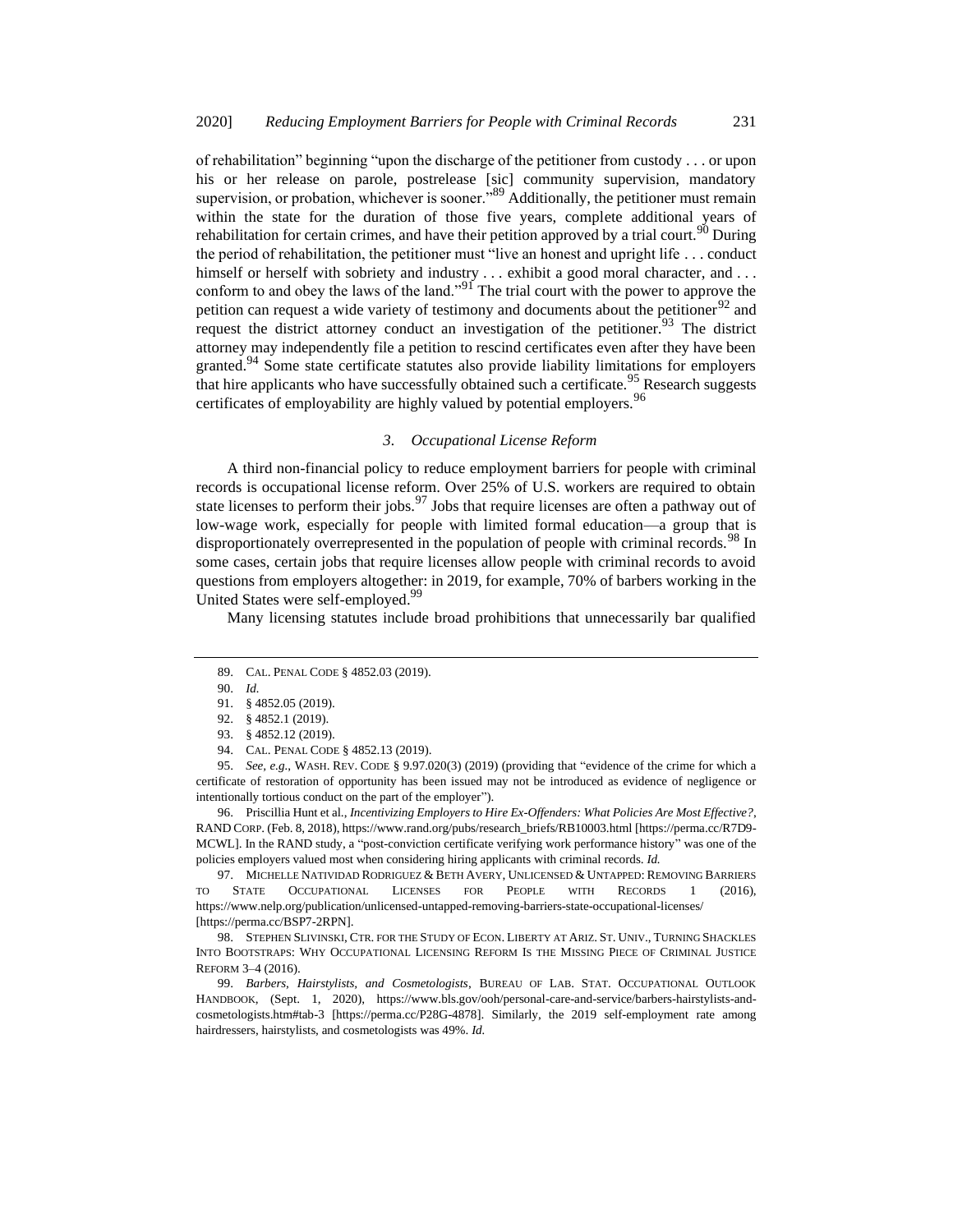candidates from licensure.<sup>100</sup> For example, a juvenile conviction might prevent an adult from obtaining a license decades later, an applicant might be denied a license for a conviction that has no bearing on her suitability for employment, and mandatory disqualification language might keep a licensing board from exercising sensible discretion.<sup>101</sup> Vague statutory language (e.g., what constitutes a "violent offense" or "good character") also creates difficulties for applicants, especially when licensing boards are tasked with classifying out-of-state adjudications.<sup>102</sup>

While occupational licensing as a whole can serve important policy objectives—it often "maintains public safety, increases practitioner wages, and accords respect to a profession"—there is a growing, bipartisan consensus that many states' licensing regimes go too far in restricting applicants with criminal records.<sup>103</sup> Multiple states and the District of Columbia have passed, or are considering, legislation to reduce these barriers.<sup>104</sup> As guidance, the National Employment Law Project has produced a Model State Law on occupational license reform.<sup>105</sup>

#### <span id="page-13-0"></span>*4. Decarceration*

<span id="page-13-1"></span>This Note would be incomplete without at least a brief discussion of a nascent policy that would preempt any difficulties faced by people with criminal records: giving fewer people criminal records in the first place. The term "decarceration" broadly refers to a number of strategies that would move away from "prison as the dominant mode of punishment"<sup>106</sup> and towards "imprisonment . . . only as a last resort."<sup>107</sup> Many of these strategies are designed to reduce the severity and frequency of interactions with the criminal legal system—the types of interactions that produce criminal records. Examples of such strategies include declining prosecution of low-level offenses,<sup>108</sup> employing prearraignment diversion programs, $109$  funding social programs that address the economic

<sup>100.</sup> RODRIGUEZ & AVERY, *supra* not[e 97,](#page-12-1) at 10–13.

<sup>101.</sup> *Id.*

<sup>102.</sup> *Id.*

<sup>103.</sup> *Id.* at 6–7.

<sup>104.</sup> *E.g.*, Press Release, Florida Governor's Off., Governor Ron DeSantis Signs "The Occupational Freedom and Opportunity Act" to Remove Unnecessary Barriers to Employment, (June 30, 2020), https://www.flgov.com/2020/06/30/governor-ron-desantis-signs-the-occupational-freedom-and-opportunity-actto-remove-unnecessary-barriers-to-employment/ [https://perma.cc/YK4H-N74W]; O. Kay Henderson, *Governor Approves Reform of Iowa's Professional Licensing Agencies*, RADIO IOWA (June 25, 2020), https://www.radioiowa.com/2020/06/25/governor-approves-reform-of-iowas-professional-licensing-agencies/ [https://perma.cc/94QJ-M6UC]; Yesim Sayin Taylor, Exec. Dir., D.C. Pol'y Ctr., Testimony on the "Removing Barriers to Occupational Licensing for Returning Citizens Amendment Act of 2019," (Jan. 29, 2020), https://www.dcpolicycenter.org/publications/occupational-licensing-returning-citizens-b23-0440/ [https://perma.cc/4ECU-AW3S]. Occupational license reform is also included in some ban-the-box statutes, for

example, 47 RULES OF THE CITY OF N.Y. § 2-04(h). 105. RODRIGUEZ & AVERY, *supra* not[e 97,](#page-12-1) at 31–34.

<sup>106.</sup> ANGELA Y. DAVIS, ARE PRISONS OBSOLETE? 110 (2003).

<sup>107.</sup> U.N. OFF. ON DRUGS & CRIME, HANDBOOK OF BASIC PRINCIPLES AND PROMISING PRACTICES ON ALTERNATIVES TO IMPRISONMENT, at 4, U.N. SALES NO. E.07.XI.2 (2007).

<sup>108.</sup> Rachael Rollins, Suffolk Cnty. Dist. Att'y, THE RACHAEL ROLLINS POLICY MEMO C1–C9 (2019), http://files.suffolkdistrictattorney.com/The-Rachael-Rollins-Policy-Memo.pdf; *see also id.* at A1–A3 (listing "[e]fforts . . . being made across the country to increasingly develop and follow evidence-based policies that move resources away from the arrest and prosecution of low-level, nonviolent offenses").

<sup>109.</sup> Daniel F. Conley et al., *Successful Alternatives: Juvenile Diversion and Restorative Justice in Suffolk*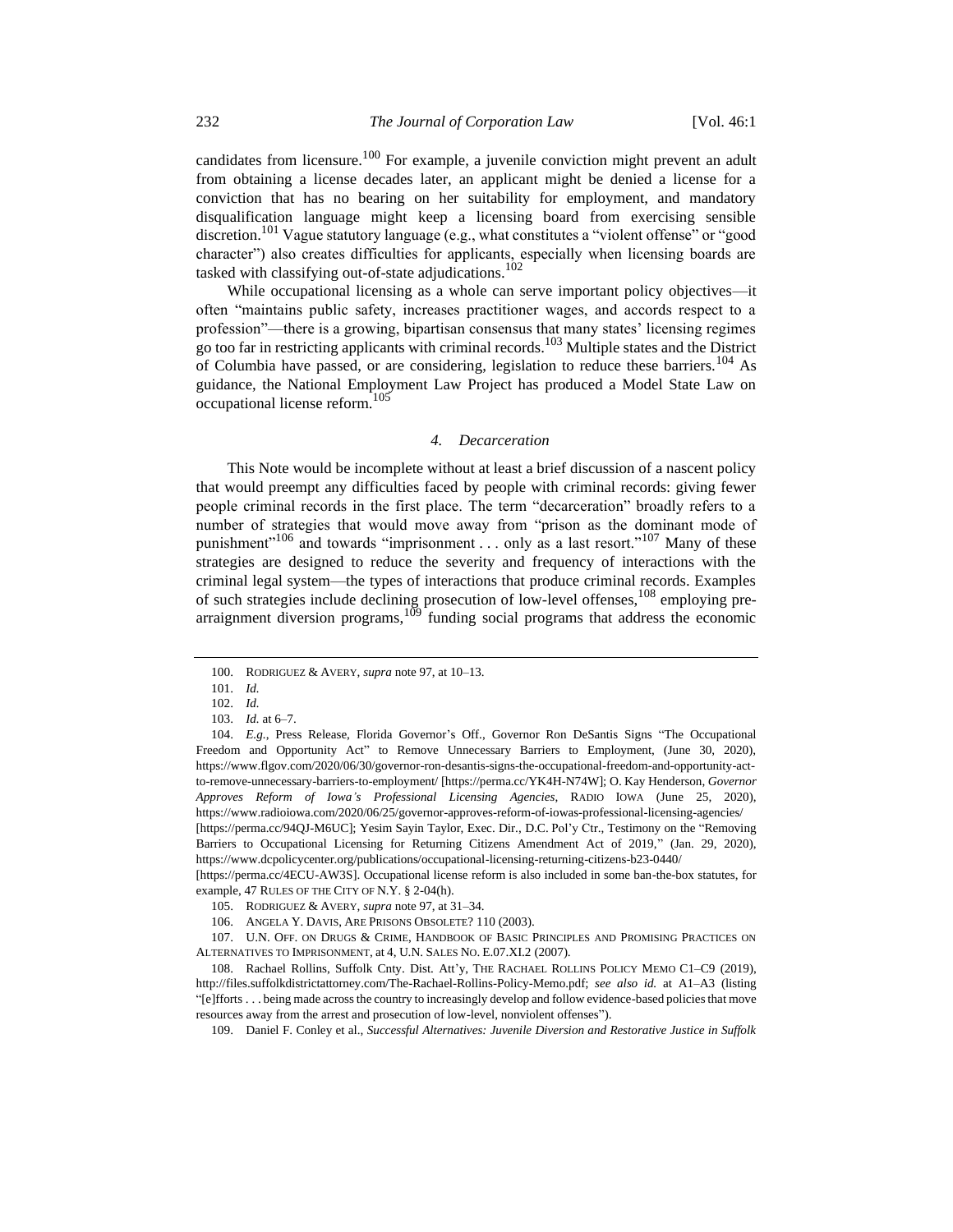drivers of crime,<sup>110</sup> improving access to mental health resources,<sup>111</sup> and decriminalizing or legalizing non-pharmaceutical drugs.<sup>112</sup> Not only do these strategies decrease the number of people with criminal records (and the number of people in carceral custody), but there is a growing body of evidence that they do so without compromising public safety.<sup>113</sup> Wholesale reimagination of carceral institutions is outside the scope of this Note, but it is worth considering whether poor employment outlooks for people with criminal records is best addressed as a distinct issue or as one symptom of a deeper problem.

## *F. Organizational Silos' Influence on Employers' Willingness to Consider Applicants with Criminal Records*

The concept of "silos" in organizational behavior research dates back to at least 1987, although the practice of different parts of a business not communicating with one another

111. The reduction in state mental health resources that began in the 1960s has led to police arresting an increasing number of people with mental illness, often for nonviolent, petty offenses. Noman Ghiasi et al., *Psychiatric Illness and Criminality*, NAT'L CTR. FOR BIOTECHNOLOGY INFO. (June 23, 2020), https://www.ncbi.nlm.nih.gov/books/NBK537064/ [https://www.ncbi.nlm.nih.gov/books/NBK537064/]. Despite popular narratives that mental illness is a significant driver of crime, "there is scant evidence to suggest that mental illness can independently predict criminal behavior." *Id.*

112. In 2018, one out of every six arrests reported to the FBI involved a drug crime as the most serious offense, and 40% of those drug arrests were over marijuana. CRIM. JUST. INFO. SERVS. DIV., *Crime in the United States: Persons Arrested*, FBI (2018), https://ucr.fbi.gov/crime-in-the-u.s/2018/crime-in-the-u.s.-2018/topicpages/persons-arrested [https://perma.cc/62Z9-NBZM]; *see also* FBI, UNIFORM CRIME REPORTING HANDBOOK 97–98 (2004), https://ucr.fbi.gov/additional-ucr-publications/ucr\_handbook.pdf [https://perma.cc/58XF-WV9Y] (detailing how arrests involving multiple offenses are classified and scored). In 2001, Portugal "decriminalize[d] drug use by repealing all of its criminal offenses for the personal use of illicit drugs, including cannabis, heroin, cocaine, and amphetamines." Jordan Blair Woods, *A Decade After Drug Decriminalization: What Can the United States Learn from the Portuguese Model?*, 15 U. D.C. L. REV. 1, 5 (2011). Instead of carceral responses to drug use, Portugal "treats illicit drug use strictly as a matter of public health" and requires drug users "to meet with specialized administrative committees that can impose various non-criminal sanctions in order to induce users into treatment." *Id.* Studies on the results of this policy suggest predominantly positive results in terms of public health and safety outcomes. *Id.* at 19–25.

113. Rollins, *supra* note [108,](#page-13-0) at 4–9; Mirko Bagaric & Daniel McCord, *Decarcerating America: The Opportunistic Overlap Between Theory and (Mainly State) Sentencing Practice as a Pathway to Meaningful Reform*, 67 BUFF. L. REV. 227, 243–46 (2019).

*County*, BOS. BAR J. (Oct. 4, 2018), https://bostonbarjournal.com/2018/10/04/successful-alternatives-juvenilediversion-and-restorative-justice-in-suffolk-county/ [https://perma.cc/SB6L-SDPS].

<sup>110.</sup> Examples of social programs that address the economic drivers of crime include zero-fare public transit, expanded educational opportunities, increased access to housing, and other forms of public assistance designed to cover basic needs. Zero-fare public transit would eliminate arrests for fare evasion, a low-level offense that is often criminalized ("in contrast to the civil penalties enacted against drivers for speeding and parking infractions") and that often results in police arresting people of color at a disproportionately high rate. Amy Crawford, *Here's What Happens When Public Transit is Free*, HUFFPOST (Feb. 22, 2020), https://www.huffpost.com/entry/freepublic-transit-kansas-city-estonia\_n\_5e4f9b49c5b6b82aa651191e [https://perma.cc/3WSJ-NL5M]. Expanded educational opportunities—in particular, early-childhood education programs—"can be an effective tool in the fight against crime by not only increasing educational attainment but also by addressing deficits in non-cognitive skills that are correlated with criminal activity." Arthur J. Reynolds et al., *Preschool Education, Educational Attainment, and Crime Prevention: Contributions of Cognitive and Non-Cognitive Skills*, 32 CHILD. & YOUTH SERVS. REV. 1054, 1062 (2010). Housing instability by itself can lead to a variety of potentially criminal behaviors (e.g., landlord-tenant disputes, conflicts with neighboring tenants, drug use) and homelessness results in more interaction with law enforcement, more arrests, and more convictions. Caroline Palmer et al., *Does Emergency Financial Assistance Reduce Crime?*, 169 J. PUB. ECON. 34, 35 (2019). Studies on public assistance programs suggest property crime increases as monthly allocations of these programs run short. *Id.*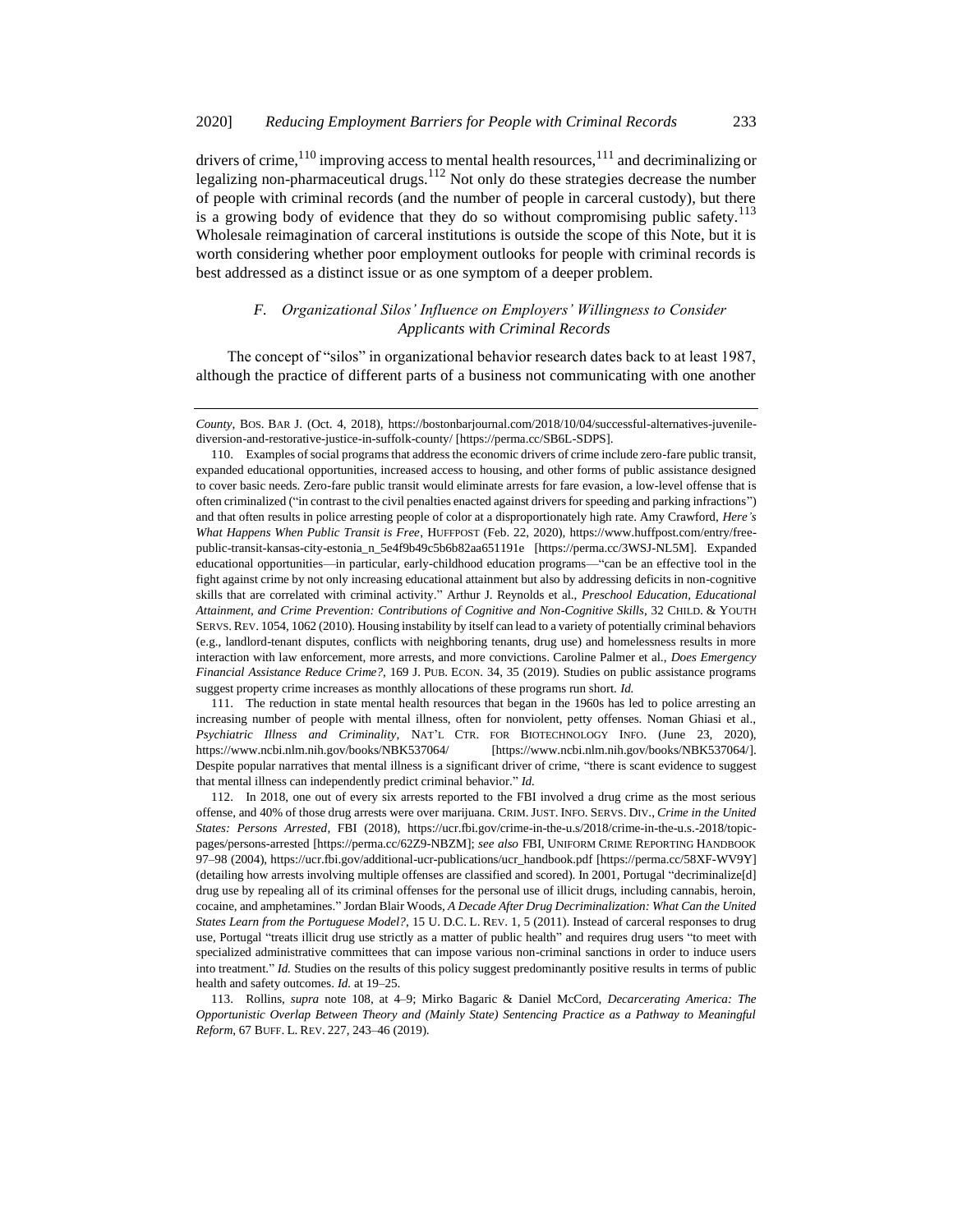stretches back much further.<sup>114</sup> Silos are "not really physically present in organisations" [sic]," but instead exist as practical and psychological barriers to intrafirm communication and coordination.<sup>115</sup> Because of these barriers, silo mentality "has consequences for work performance on the personal, group and/or team and organisational [sic] levels."<sup>116</sup> For the purposes of this Note, the relevant silos to consider are the organizational divisions between applicants' eventual day-to-day managers—who often have input into or control over the hiring process—and the department or individuals who process the financial costs and benefits of hiring people with criminal records. If front-line managers are "siloed" away from the part of the organization that processes the financial benefits of hiring people with criminal records, the managers are less likely to accurately weigh the full costs and benefits of selecting such applicants.

A brief example is instructive. XYZ Company is a small business that cleans windows on skyscrapers. Tina is a front-line manager who hires, trains, and supervises new employees. Bob works in the office on administrative tasks. Tina and Bob are siloed off from one another. There are practical barriers: Tina spends almost every day on jobsites, not in the office with Bob, and the nature of her work makes it dangerous for her to check her phone or email during work hours. There are psychological barriers, too: it never occurs to Bob to talk to Tina about hiring new employees, because he has only superficial involvement with those employees while Tina works with them every day in a dangerous work environment. If Bob learns about financial incentives for hiring people with criminal records, that information may not reach Tina due to these barriers. Without that information, Tina cannot accurately weigh the full costs and benefits of selecting such applicants. An employee with a criminal record who would be hired after a comprehensive interview process may not be hired because organizational siloing has left Tina with incomplete information.

## *G. Psychological Tendencies Influencing Employers' Willingness to Consider Applicants with Criminal Records*

While businesses create strong financial incentives to guide employee actions,<sup>117</sup> individual employees are human beings and are subject to human psychological tendencies. Because hiring decisions are ultimately made by human employees, it is necessary to examine these individual-level psychological tendencies in addition to company-level incentives. For the purposes of this Note, the three most relevant psychological tendencies

<sup>114.</sup> Frans Cilliers & Henk Greyvenstein, *The Impact of Silo Mentality on Team Identity: An Organisational Case Study*, SA J. INDUS. PSYCH. 1, 2 (Mar. 22, 2012), http://uir.unisa.ac.za/bitstream/handle/ 10500/14592/The%20impact%20of%20silo%20mentality%20on%20team%20identity.%20An%20organisation

al%20case%20study.pdf?sequence=1&isAllowed=y.

<sup>115.</sup> *Id.* at 3. An example of a practical barrier would be the marketing department residing in a different building (or state, or country) than the engineering department, and the two departments suffering from worse communication than if they were located closer together. An example of a psychological barrier would be the engineering department not thinking to update the marketing department on its projects (or providing updates only in formal, high-level meetings), producing situations where one part of the organization is operating on missing or dated information.

<sup>116.</sup> *Id.*

<sup>117.</sup> *See, e.g.*, Alexander Kempf et al., *Employment Risk, Compensation Incentives, and Managerial Risk Taking: Evidence from the Mutual Fund Industry*, 92 J. FIN. ECON. 92, 93 (2009) (examining the tension between the incentive to maximize one's compensation and the incentive to maintain one's employment).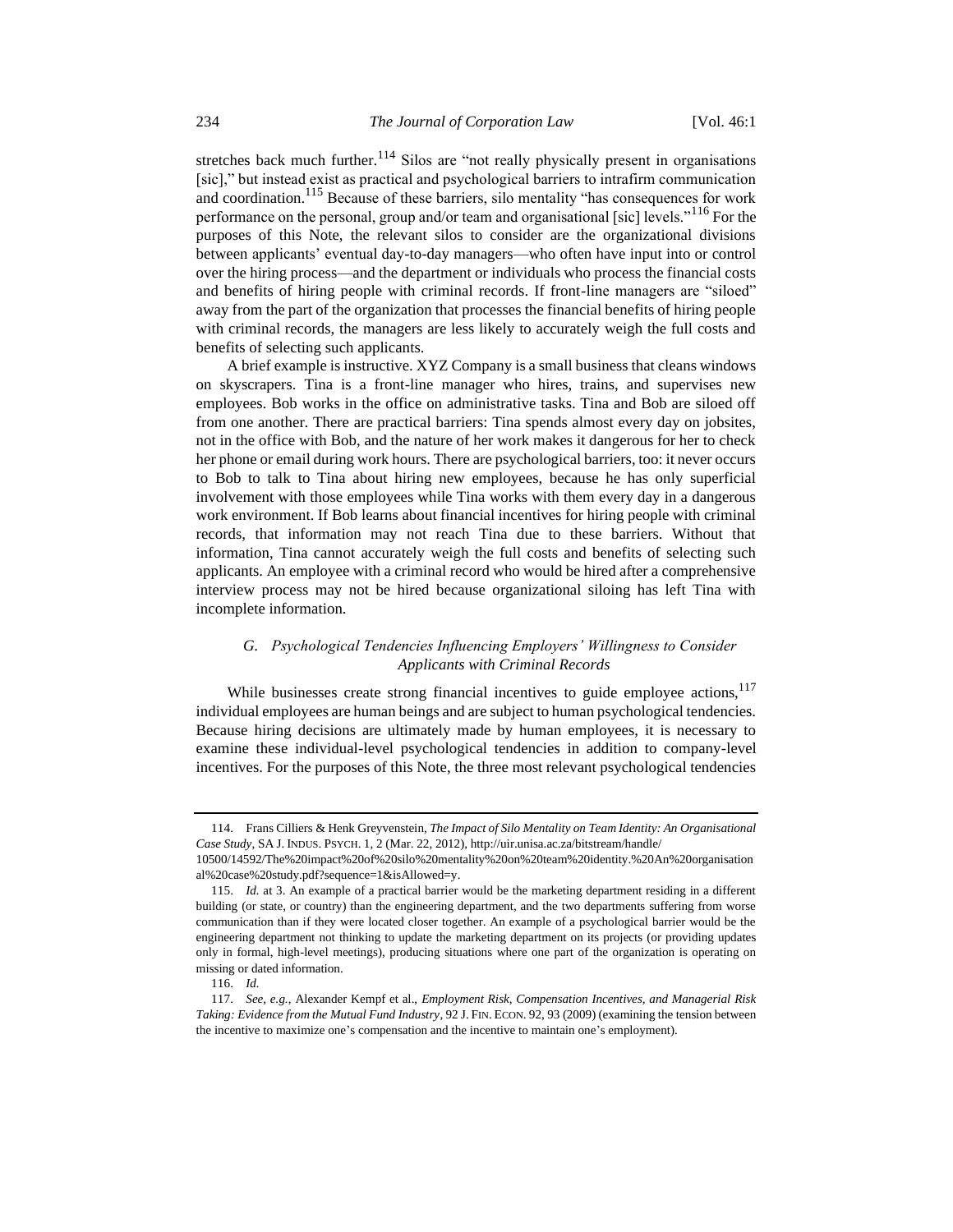are the tendency to prefer immediate incentives over temporally distant incentives, the tendency to prefer more certain incentives over incentives that are less certain, and the endowment effect. These tendencies inform how employers view incentives for hiring people with criminal records.

## <span id="page-16-3"></span><span id="page-16-2"></span><span id="page-16-1"></span><span id="page-16-0"></span>*1. Preference for More Immediate Incentives*

Research suggests people have a broad preference for temporally immediate incentives relative to temporally distant incentives.<sup>118</sup> This phenomenon is known as time preference<sup>119</sup> or present bias.<sup>120</sup> A familiar example of this preference is the concept of present value, which recognizes that a cash flow today is considered more valuable than an equivalent cash flow in the future.<sup>121</sup> While the relationship between the strength of the preference and the immediacy of the incentive is not absolute and linear,  $122$  it is such a noticeable, significant, and universal tendency that it is considered "one of the most fundamental concepts in economics."<sup>123</sup> Additionally, part of this tendency is to hyperbolically discount the value of future incentives: "[t]he discount rate for one year is much higher than the discount rate for ten years," meaning that people tend to prefer a smaller incentive that arrives sooner over a larger incentive that arrives later.<sup>124</sup> For the purposes of this Note, the important points are (1) there is a psychological preference for immediate incentives over future incentives and (2) this preference holds even when the immediate incentive has a lower value. This preference suggests employers will place a greater value on a hiring incentive if it arrives sooner rather than later, even if the later incentive is expected to be larger.

## *2. Preference for More Certain Incentives*

Research also suggests that people have a preference for more certain incentives as opposed to more risky incentives, even when the more risky incentive has a greater expected utility.<sup>125</sup> This behavior is known as risk aversion, and it has been observed in contexts as varied as farming, auction bidding, and lotteries.<sup>126</sup> Some dynamics of risk aversion are not intuitive. Risk aversion is difficult to overcome even with larger incentive amounts; in fact, research suggests risk aversion increases in such scenarios.<sup>127</sup> People

<sup>118.</sup> John R. Doyle, *Survey of Time Preference, Delay Discounting Models*, 8 JUDGMENT & DECISION MAKING 116, 117 (2013), http://journal.sjdm.org/12/12309/jdm12309.pdf [https://perma.cc/GR4R-QZT4].

<sup>119.</sup> *Id.* at 116.

<sup>120.</sup> Jess Benhabib et al., *Present-Bias, Quasi-Hyperbolic Discounting, and Fixed Costs*, 69 GAMES & ECON. BEHAV. 205, 205 (2010).

<sup>121.</sup> Amy Gallo, *A Refresher on Net Present Value*, HARV. BUS. REV., (Nov. 19, 2014), https://hbr.org/ 2014/11/a-refresher-on-net-present-value [https://perma.cc/QUC8-7HF9].

<sup>122.</sup> Benhabib et al., *supra* not[e 120,](#page-16-0) at 205 (describing the phenomenon of "reversal of preferences," when "a subject prefers \$10 now rather than \$12 in a day, but he/she prefers \$12 in a year plus a day rather than \$10 in a year").

<sup>123.</sup> Mei Wang et al., *How Time Preferences Differ: Evidence from 53 Countries*, 52 J. ECON. PSYCH. 115, 115–17 (2016). Time preference is so fundamental to human behavior that it has been measured in at least fiftythree countries and across a broad range of cultures. *Id.*

<sup>124.</sup> *Id.* at 116.

<sup>125.</sup> PETERSON, *supra* not[e 18,](#page-3-3) at 127.

<sup>126.</sup> *See generally* Charles A. Holt & Susan K. Laury, *Risk Aversion and Incentive Effects*, 92 AM. ECON. REV. 1644 (2002) (studying risk aversion through high-risk activities).

<sup>127.</sup> *Id.* at 1653.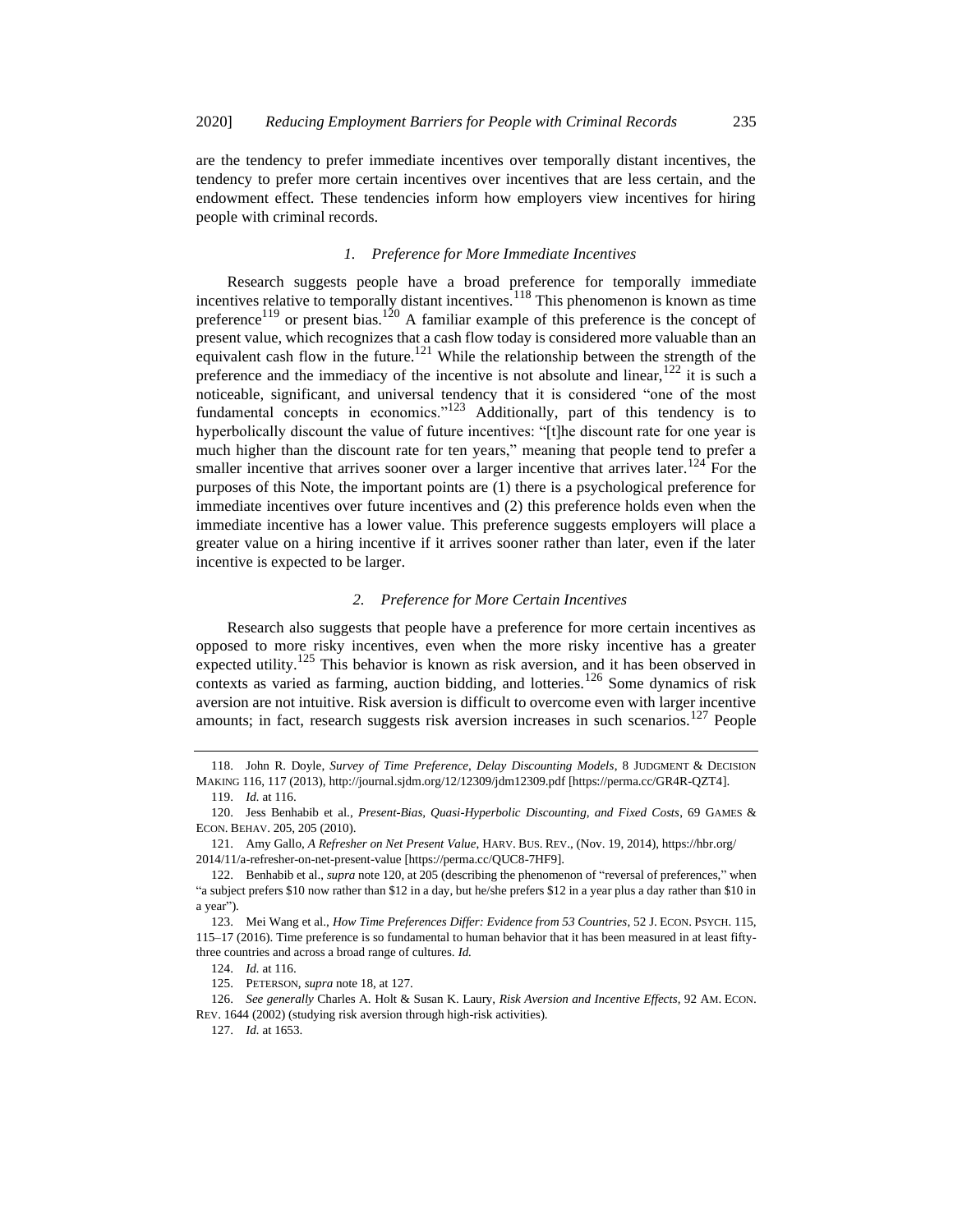associate high-risk activities with low benefits even though high-risk activities are empirically correlated with higher benefits.<sup>128</sup> While events tend to be less certain the further they are in the future, the preference for more certain incentives is not the same as the preference for more immediate incentives.<sup>129</sup> For the purposes of this Note, the preference for more certain incentives is important because it suggests employers prefer hiring incentives that are highly likely to materialize as opposed to hiring incentives that will materialize only if some condition occurs or if further steps are taken.

## *3. Endowment Effect*

The endowment effect is the long-recognized "tendency for people who own a good to value it more than people who do not."<sup>130</sup> This remains true even when the compared goods are of the same value and in the same condition, and it is a strong enough tendency to override theoretically rational exchanges, even when real-world financial stakes are involved.<sup>131</sup> Quasi-experiments studying real-world phenomena have documented the endowment effect when the item to be exchanged is "time, intellectual property, public land," or various regulations.<sup>132</sup> For the purposes of this Note, the endowment effect is important in how it can cause employees with criminal records (and the financial incentives tied to them) to "stick" once a business decides to bring them on board. In other words, it informs the likelihood that a business will attempt to game any given set of incentives by hiring an employee to take advantage of the associated benefits and then terminating the employee once the benefits run.<sup>133</sup>

## *H. Advance Tax Credits Compared to Existing Policies Designed to Reduce Employment Barriers for People with Criminal Records*

The most well-known example of an advance tax credit is the Affordable Care Act's ("ACA") Premium Tax Credit.<sup>134</sup> Qualifying individuals are eligible to have advance

<sup>128.</sup> Paul Slovic & Ellen Peters, *Risk Perception and Affect*, 15 CURRENT DIRECTIONS PSYCH. SCI. 322, 323 (2006).

<sup>129.</sup> For example, treasury bonds offer near-certain returns despite maturing a decade or more in the future. In contrast, gambling in a card game offers immediate returns (for someone), but those returns are far from certain. The preference for more immediate rewards and the preference for more certain rewards are not the same, despite significant overlap in certain situations.

<sup>130.</sup> Carey K. Morewedge & Colleen E. Giblin, *Explanations of the Endowment Effect: An Integrative Review*, 19 TRENDS COGNITIVE SCI. 339, 339 (2015).

<sup>131.</sup> *Id.* 

<sup>132.</sup> *Id.* An illustration of the endowment effect can be seen in the results of a study where the experimenters set up a market for common items. One group of participants were given real-life coffee mugs. They were then asked to set a price at which they would sell their personal mugs. A second group of participants were asked to set a price at which they would buy one of the mugs. The median selling price was significantly higher than the median buying price, suggesting that the group that owned the mugs valued them more highly than the group without mugs. Daniel Kahneman et al., *Experimental Tests of the Endowment Effect and the Coase Theorem*, 98 J. POL. ECON. 1325, 1330–32 (1990).

<sup>133.</sup> In addition to the underlying psychological tendency to add subjective value to what one already possesses, businesses are increasingly aware of the financial costs associated with employee turnover. *See* Gary Ballinger et al., *A Stitch in Time Saves Nine: Leveraging Networks to Reduce the Cost of Turnover*, 53 CAL. MGMT. REV. 111, 111 (2011) (describing various estimates of the cost of employee turnover, which range up to 500% of an employee's salary).

<sup>134.</sup> *The Premium Tax Credit—The Basics*, IRS (Feb. 18, 2020), https://www.irs.gov/affordable-care-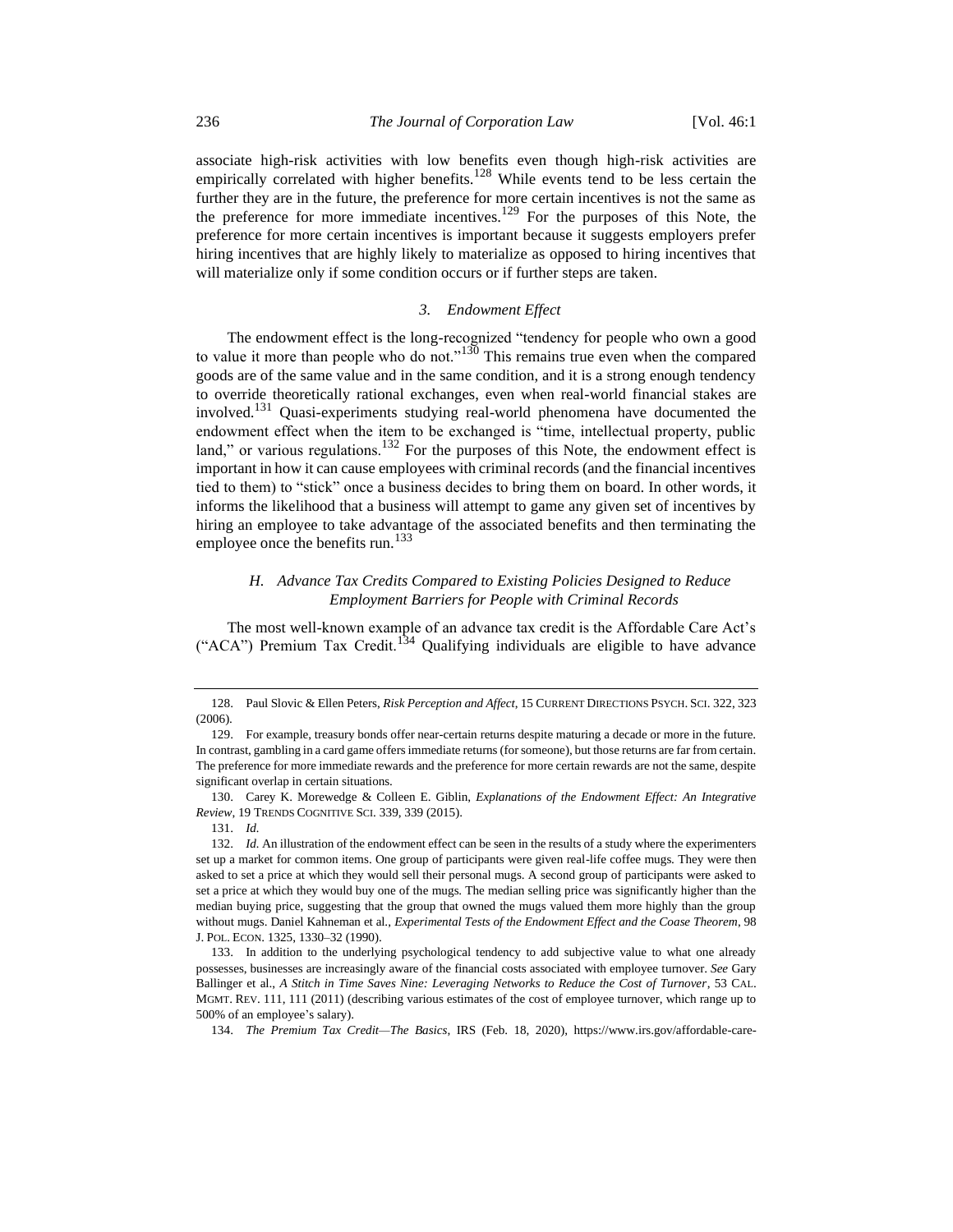credit payments made on their behalf to their insurance company to lower the out-of-pocket cost of their health insurance premiums.<sup>135</sup> This type of "advance" payment differs from state and federal Work Opportunity Tax Credits, the Federal Bonding Program, and state limitations on hiring liability in one important way: the Premium Tax Credit arrives at the time the associated cost (insurance premium payments) is incurred, not months later. $136$ Other advance tax credits offer the same advantage.<sup>137</sup> This payment structure is an established, proven model that can be used to improve current incentives for hiring applicants with criminal records.

## III. ANALYSIS

#### *A. Shortcomings of Ban-the-Box*

While ban-the-box legislation is increasingly popular and has reduced employment barriers for people with criminal records, the benefits of ban-the-box do not come without shortcomings.

First—as with any law—a ban-the-box statute is only effective to the extent both its letter and spirit are followed. New York City's Fair Chance Act is an instructive example.<sup>138</sup> This statute bars employers from inquiring about applicants' criminal records until a job offer is made.<sup>139</sup> If an employer revokes an offer after inquiring about an applicant's record and performing a background check, the employer must explain its decision using a Fair Chance Notice, which must expand on why the applicant's particular criminal history might affect their performance of duties specific to the position.<sup>140</sup> This is how the statute works on paper, but it is not necessarily how the statute works in practice. For instance, an employer that seeks to superficially comply with the Fair Chance Act but also illegally weigh applicants' criminal backgrounds against them—could remove written questions about criminal history from application forms and job postings, but still ask such questions in verbal interviews.<sup>141</sup> If an applicant filed a complaint about this under

act/individuals-and-families/the-premium-tax-credit-the-basics [https://perma.cc/F6DK-V3GF].

<span id="page-18-0"></span><sup>135.</sup> *Id.*

<sup>136.</sup> *Id.*

<sup>137.</sup> There are numerous other examples of advance tax credits. Recently, the Families First Coronavirus Response Act included an advance payment option for situations in which an employer is entitled to an employee retention credit in excess of what the employer is required to deposit in regularly withheld employment taxes. *Instructions for Form 7200 (03/2020)*, IRS (Apr. 1, 2020), https://www.irs.gov/instructions/i7200 [https://perma.cc/ZP9E-5ETF]. Another example is the Earned Income Credit, which can be advanced for qualifying employees of tax-exempt organizations. *Earned Income Credit*, IRS (Feb. 13, 2020), https://www.irs.gov/charities-non-profits/earned-income-credit [https://perma.cc/KG5G-3EUY]. The Child Tax Credit has also been advanced in the past. Media Rels. Off., *Advance Child Tax Credit Payments*, IRS (May 2003), https://www.irs.gov/pub/irs-news/fs-03-13.pdf [https://perma.cc/G35A-PE52].

<sup>138.</sup> 47 RULES OF THE CITY OF N.Y. § 2-04 (2019).

<sup>139.</sup> *Id.*

<sup>140.</sup> *Id.*

<sup>141.</sup> *See, e.g.*, PHILA. COMM'N ON HUM. RELS., *Filing a Ban the Box Complaint*, CITY OF PHILA., https://www.phila.gov/HumanRelations/DiscriminationAndEnforcement/Pages/FilingABanTheBoxComplaint.a spx [https://perma.cc/MKG3-J7TJ] (noting that complaints based on unlawful application questions require no further participation from complainants, while complaints based on unlawful interview questions require the complainant to testify and provide further evidence at a hearing). *See also* Margaret Barthel, *Employers Are Still Avoiding Former Inmates*, THE ATLANTIC (Nov. 5, 2019), https://www.theatlantic.com/politics/archive/2019/11/are-states-complying-ban-box-laws/601240/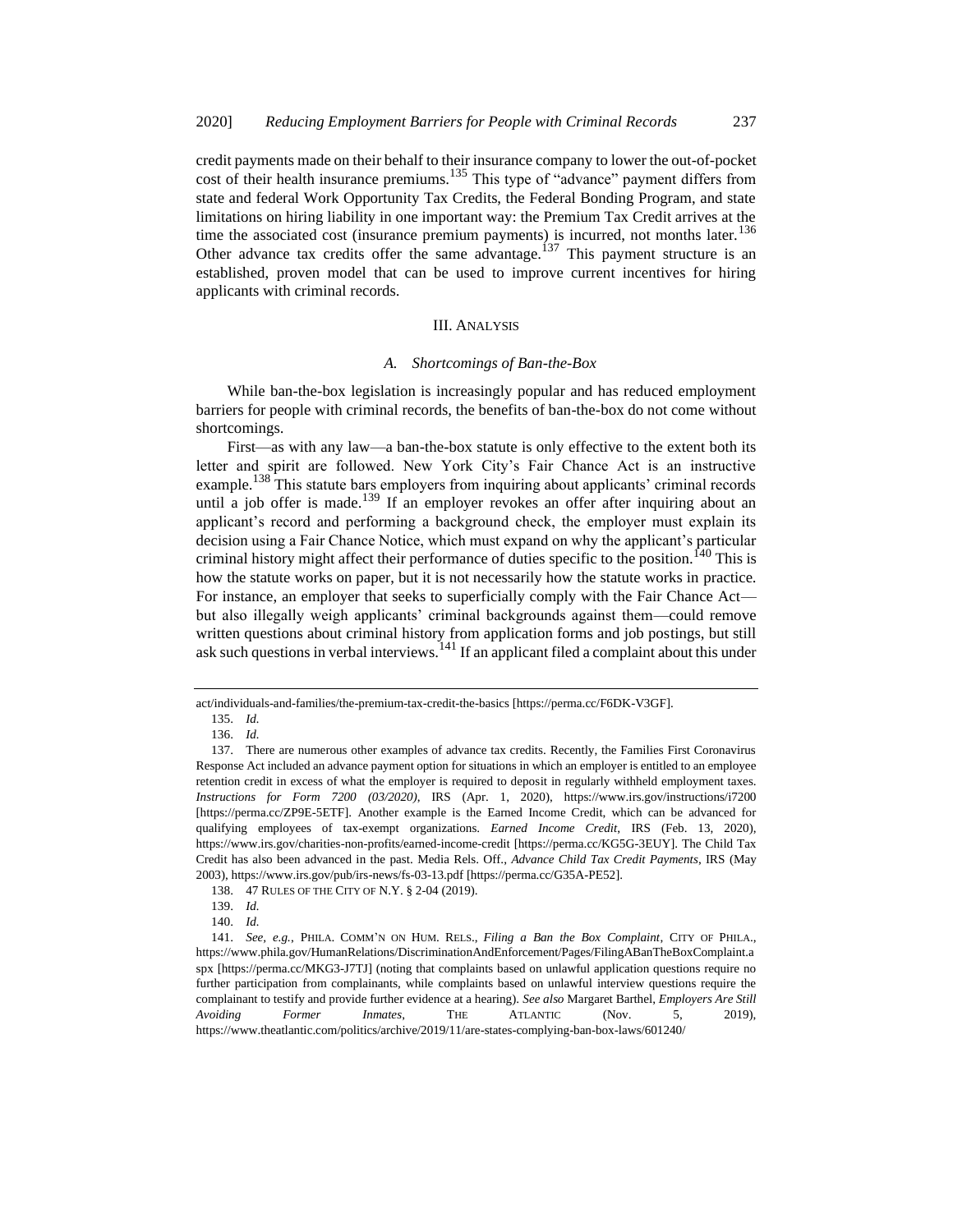<span id="page-19-0"></span>the ban-the-box statute, the difficulty of producing evidence of a violation would reduce the chances that the employer would see repercussions.<sup>142</sup> This likely discourages reporting even by applicants who are aware of the Fair Chance Act and know when it has been violated, as they may reasonably believe that their recollection of the interview will not by itself be enough to have their claim taken seriously.<sup>143</sup> More subtle employers might ask questions that skirt an obvious violation of the law, but that effectively prompt a candidate to offer information about criminal history.<sup>144</sup> Employers can also broadly interpret the relationship between an applicant's criminal history and the duties of a given job as a way of justifying questions or actions that would otherwise violate a ban-the-box statute.<sup>145</sup> Employers in jurisdictions with more limited ban-the-box statutes—such as Illinois, where in many situations employers are allowed to inquire about criminal history once an applicant "has been determined qualified for the position and *notified* that the applicant has been selected for an interview" (emphasis added)—might rush candidates to whatever initial hiring threshold is set by statute with the intention of skipping any substantive consideration of the applicant until it is legal to ask about candidates' criminal histories.<sup>146</sup>

144. One documented example is: "As a condition of employment you may be required to undergo a criminal background screening. Would you be comfortable with such a screening?" Dallan F. Flake, *Do Ban-the-Box Laws Really Work?*, 104 IOWA L. REV. 1079, 1104 (2019). A creative interviewer could ask a variety of similar questions, such as: "Is there any reason I should not hire you?" or "If I Google your name, what will I find?" Close attention to dates of past employment and pointed questions about employment gaps could also be designed to elicit information about an applicant's criminal record. Such questions are arguably in violation of at least some ban-the-box statutes, but that ambiguity can be used to an unscrupulous employer's advantage. *See, e.g.*, *"Ban the Box": Fair Criminal Record Screening Act*, D.C. OFF. HUM. RTS. 1, 2–3 (2016) https://ohr.dc.gov/sites/default/files/dc/sites/ohr/publication/attachments/OHRGuidance16-02\_FCRSA\_ FINAL.pdf (providing "interpretation guidance" that includes examples of questions that do not directly ask about an applicant's criminal history but may nonetheless be in violation of D.C.'s ban-the-box statute).

145. 47 RULES OF THE CITY OF N.Y. § 2-04(e)(1)(i)(B)–(C). If an employer makes a conditional offer of employment, then wishes to withdraw that offer after learning of the applicant's criminal history, the employer must first consider, inter alia, "[t]he specific duties and responsibilities necessarily related to the prospective job," and "[t]he bearing, if any, of the conviction history on the applicant's or employee's fitness or ability to perform one or more of the job's duties or responsibilities." *Id.* One situation in which an employer can revoke the conditional offer is when it determines a "'direct relationship' between the applicant's or employee's conviction history and the prospective or current job." *Id.* § 2-04(e)(1)(iv)–(v). A related provision of the statute contemplates employers attempting to game this "direct relationship" rule: "[a]n employer . . . may not change the duties and responsibilities of a position because it learned of an applicant's or employee's conviction history." *Id*. § 2-  $04(e)(1)(iii)$ .

146. Job Opportunities for Qualified Applicants Act, 820 ILL. COMP. STAT. 75/15 (2020). Compliance with this statute could conceivably be achieved with (1) only a cursory, easily-automated screening of applications using the broadest plausible definition of "qualified for the position" (e.g., perhaps any applicant who completes the entire application and checks a box indicating the minimum allowable level of education is "qualified") followed by (2) an invitation to an interview that the employer only attends to honor if the applicant lacks any

<sup>[</sup>https://perma.cc/2FB4-6ATG] (citing an interview with Mónica Palacio, director of Washington, D.C.'s Office of Human Rights, in which Palacio described how verbal violations during interviews are more difficult to prove).

<sup>142.</sup> Barthel, *supra* not[e 141.](#page-18-0)

<sup>143.</sup> *See* Jeffrey Anderson, *Repeat Job Seekers with Arrest Records Find Holes in D.C.'s "Ban the Box" Law*, WASH. CITY PAPER (Oct. 19, 2017), https://www.washingtoncitypaper.com/news/loose-lips/article/ 20979818/repeat-job-seekers-with-arrest-records-find-holes-in-dcs-ban-the-box-law [https://perma.cc/278C-TUBR] (describing how sluggish or absent enforcement—even in cases with clear-cut violations on written job applications—can be "frustrating" to complainants); *see also* Audrey McGlinchy, *Austin Law Requires Jobseekers With Criminal Pasts Get a Fair Shot. But It's Not Being Enforced*, KUT (Mar. 8, 2018), https://www.kut.org/post/austin-law-requires-jobseekers-criminal-pasts-get-fair-shot-its-not-being-enforced [https://perma.cc/N9NU-GXAA] (describing a lack of enforcement in another ban-the-box jurisdiction).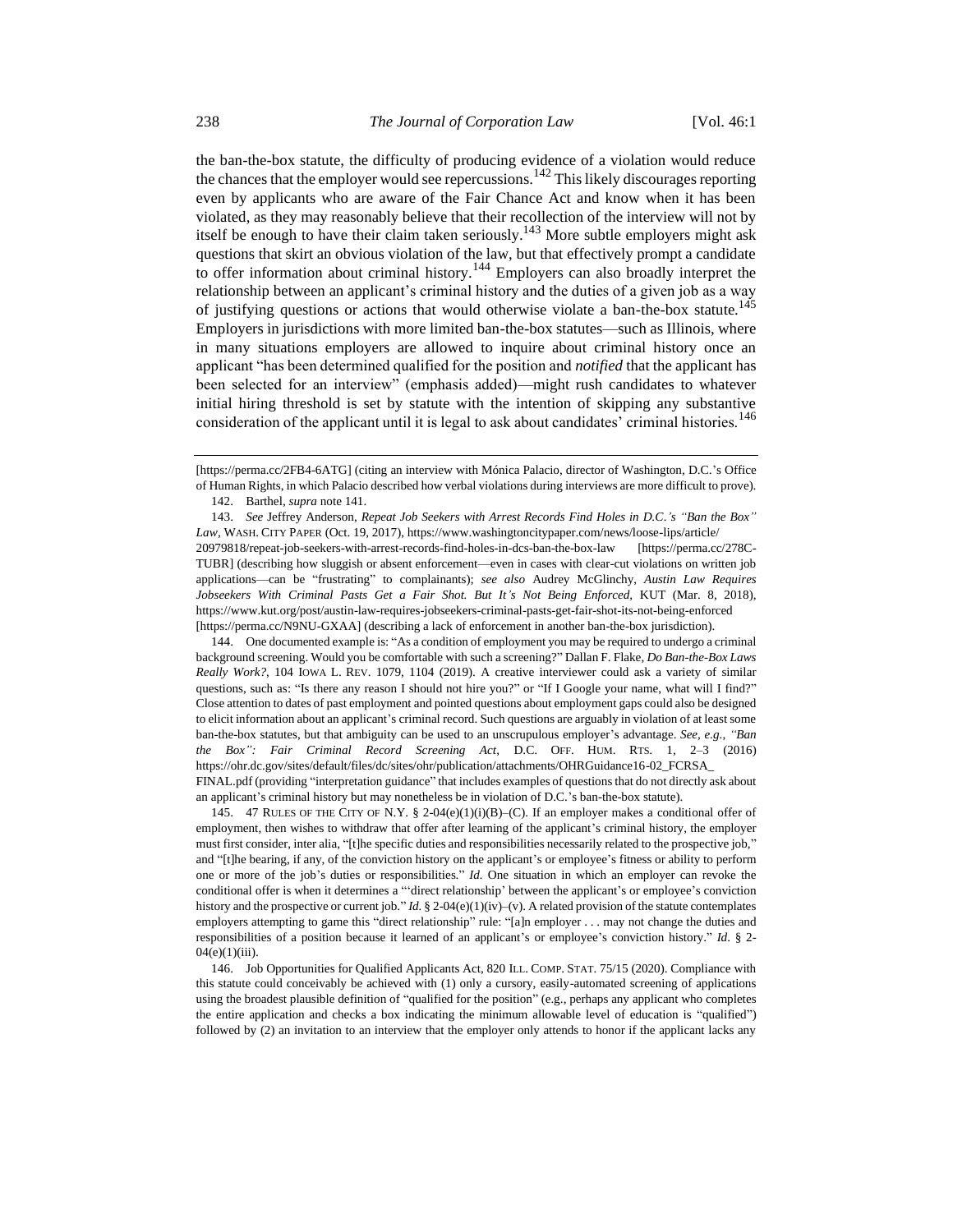Unscrupulous employers in jurisdictions with any type of ban-the-box legislation can obscure discriminatory intent while feigning compliance with the law by hiring workers with criminal records with the intent of quickly finding some trivial reason to fire them. While ban-the-box statutes have produced some positive results, such statutes do not address the fundamental problem of employers believing that the costs of hiring workers with criminal backgrounds outweigh the benefits.<sup>147</sup>

<span id="page-20-1"></span><span id="page-20-0"></span>Ban-the-box statutes also have questionable effectiveness in small business environments. Small businesses—defined by the Small Business Administration as firms with fewer than 500 employees—account for 64% of net new private-sector jobs and 49% of private-sector employment.<sup>148</sup> Small businesses do not hire as frequently as larger firms, do not have as deep of applicant pools as larger firms, and keep relatively unsophisticated personnel records relative to larger firms—all factors that might increase the difficulty of enforcing ban-the-box statutes.<sup>149</sup> Aggrieved applicants might be discouraged from filing complaints against small businesses because the prospect of receiving significant financial compensation is reduced.<sup>150</sup> Further, the type of multi-stage hiring process envisioned by more limited ban-the-box statutes is less likely to exist in a small business.<sup>151</sup> The most extreme example of this is employers willing to hire applicants on the spot.<sup>152</sup> Despite the fact small business jobs represent a significant percentage of overall employment numbers, small businesses do not fit neatly into the hiring environment envisioned by ban-the-box legislation.

Finally, employers faced with ban-the-box legislation may create assumptions about

150. Stephen G. Giles, *The Judgment-Proof Society*, 63 WASH. & LEE L. REV. 603, 606 (2006).

151. ADP, *supra* not[e 149.](#page-20-0) For example, a small, single-location restaurant is not likely to have a formalized multi-round interview process; it may even make job offers on the spot. If that restaurant is in a state where a banthe-box statute bars criminal history questions until a candidate is a finalist for an open position, that statute could not be sensibly applied to the restaurant's ad hoc hiring process.

152. *See, e.g.*, *Career Fair to Feature On-the-Spot Hiring Decisions*, NOTRE DAME NEWS (Mar. 15, 2019), https://news.nd.edu/news/career-fair-to-feature-on-the-spot-hiring-decisions/ [https://perma.cc/2DV8-2ED5] (advertising a local career fair, primarily featuring service industry positions, where hiring decisions were made on the spot). On-the-spot hiring is not limited to small businesses. *See, e.g.*, Rebecca Hennes, *UPS Hiring Thousands on the Spot in Texas, Including Houston*, HOUS. CHRON. (Oct. 30, 2019, 1:39 PM), https://www.chron.com/neighborhood/article/UPS-hiring-thousands-on-the-spot-in-Texas-14574735.php [https://perma.cc/9HLC-JP62] (reporting that UPS intended to hire 9,600 seasonal workers across the United

States in on-the-spot hiring events). Note that while on-the-spot offers may superficially appear to reduce the chances of employers discriminating against applicants with criminal records, an informal, quick-hire, highturnover environment offers a multitude of opportunities to conceal suspect hiring practices.

sort of criminal history.

<sup>147.</sup> *See* Flake, *supra* not[e 144,](#page-19-0) at 1093–96, 1111–14. Professor Flake's empirical study suggests that banthe-box policies have statistically significant positive effects for applicants with criminal records. *Id.* at 1107. His review of prior ban-the-box literature discusses studies that found similarly positive outcomes as well as studies that found no effect or even negative effects. *Id.* at 1093–96.

<sup>148.</sup> FREQUENTLY ASKED QUESTIONS ABOUT SMALL BUSINESSES, SMALL BUS. ADMIN. 1, 1 (2012), https://www.sba.gov/sites/default/files/FAQ\_Sept\_2012.pdf [https://perma.cc/78F2-GZPZ].

<sup>149.</sup> *See* ADP, INSIGHTS AND SOLUTIONS FOR MOVING BEYOND RISKY AD HOC HR MANAGEMENT 2 (2019), https://www.adp.com/-/media/adp/resourcehub/pdf/ahrm\_action\_paper.ashx [https://perma.cc/9J2K-MUPB] (summarizing a 2016 study of 1,054 businesses with 5–49 employees, indicating that 70% of such companies employ "ad hoc" human resources practices). With respect to the sophistication of personnel records, larger firms are more likely to produce detailed documentation of interviews and hiring decisions and are more likely to have multiple current employees involved in the hiring process. Large firms are also more likely to formalize discipline and termination actions.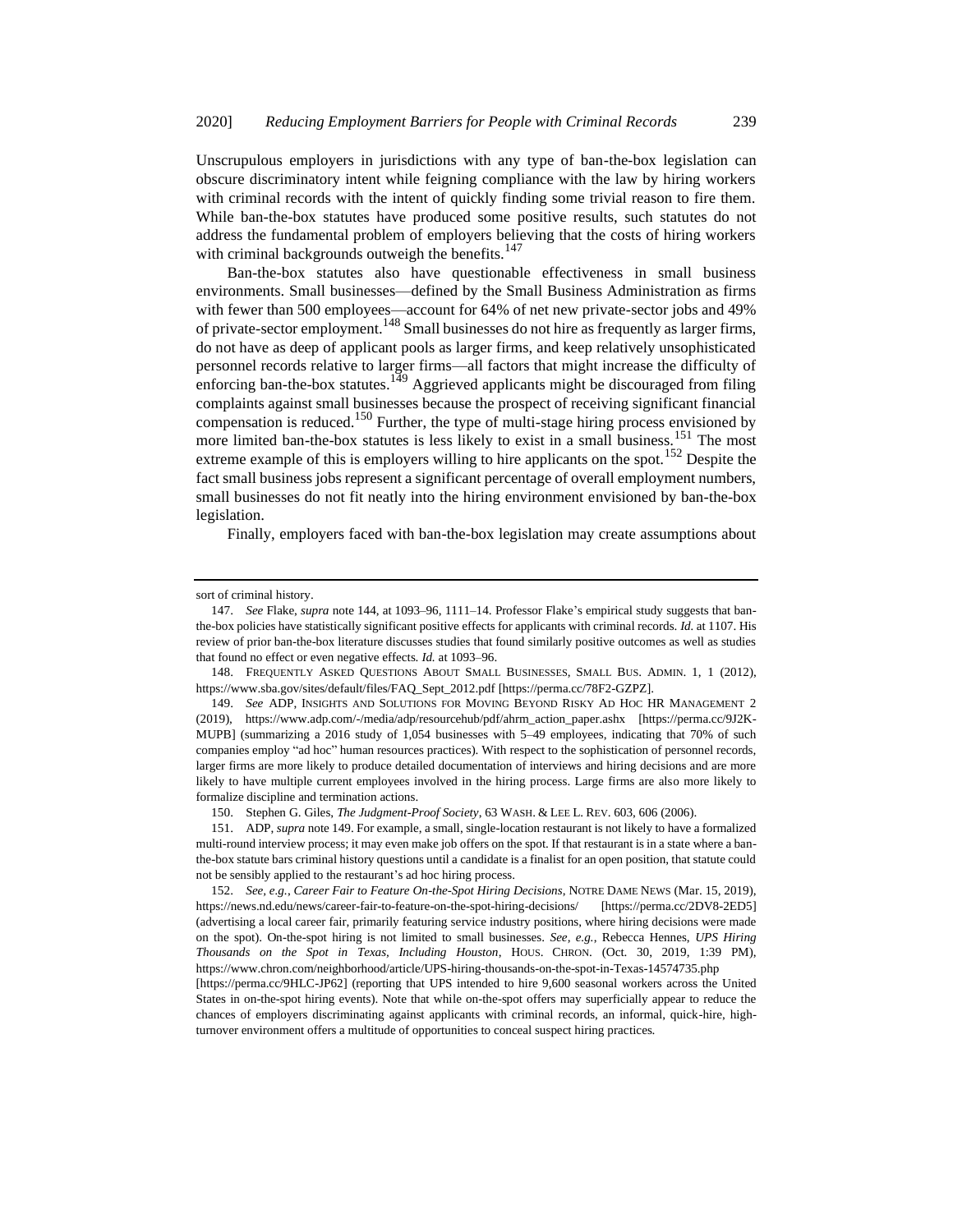the likelihood of a candidate having a criminal history and import these assumptions into the hiring process.<sup>153</sup> Such assumptions are a predictable consequence of a hiring market distorted by imperfect information.<sup>154</sup> No small part of the policy rationale behind ban-thebox statutes is the idea that—if a person's criminal record is truly the difference between them securing a given job or not—removing that information from the hiring process would resolve the issue.<sup>155</sup> The very premise of ban-the-box legislation—withholding information employers care about—will likely produce unintended effects and inefficient results. An improved policy would be transparent about the costs and benefits of hiring people with criminal records but would structure the benefits such that employers would choose to hire applicants with criminal records even with full knowledge of their backgrounds.

#### <span id="page-21-0"></span>*B. Shortcomings of Existing Financial and Risk-Mitigation Policies*

Policies like federal and state work opportunity tax credits, the Federal Bonding Program, and limitations on liability for hiring people with criminal records have similar shortcomings. These shortcomings broadly fall into two categories. First, there is a temporal distance between hiring an employee with a criminal record and receiving any of the associated benefits.<sup>156</sup> Second, the financial benefits of hiring an employee with a criminal record are less certain to a hiring manager than the immediate, perceived costs. These shortcomings hamstring policies offering thousands of dollars in benefits to employers who hire workers with criminal records.

The delay between hiring a worker with a criminal record and receiving the most commonly-used type of benefit—WOTCs—can be over a year.<sup>157</sup> This conflicts with the psychological preference for immediate incentives over incentives that are equal on paper

157. *Id.*

<sup>153.</sup> *See* Flake, *supra* not[e 144,](#page-19-0) at 1093–96.

<sup>154.</sup> *See* Bruce C. Greenwald & Joseph E. Stiglitz, *Externalities in Economies with Imperfect Information and Incomplete Markets*, 101 Q.J. ECON. 229, 230, 239 n.13 (1986) (noting that "for practical purposes, all economies" include imperfect information, and noting that ignorance—in this case, ignorance of the likelihood of a candidate having a criminal history—is a synonym for imperfect information).

<sup>155.</sup> *See, e.g.*, N.Y.C. COMM'N ON HUM. RTS., LEGAL ENFORCEMENT GUIDANCE ON THE FAIR CHANCE ACT, LOCAL LAW NO. 63 1 (May 24, 2019), https://www1.nyc.gov/assets/cchr/downloads/pdf/FCA-Interpretive Guide-052419.pdf ("The [ban-the-box statute] is intended to level the playing field so that New Yorkers . . . who have been arrested or convicted of a crime 'can be considered for a position among other equally qualified candidates,' and 'not overlooked during the hiring process simply because they have to check a box.'"). Implicit in this rationale is the sentiment that—in a jurisdiction with a ban-the-box statute, where employers supposedly cannot consider an applicant's criminal record—an applicant with a criminal record who fails to secure a job failed on his or her own merits, not because of his or her criminal record. While this sentiment is persuasive on the surface, it fails to account for employers who indirectly obtain information about an applicant's criminal record, employers who create assumptions about an applicant's criminal record, or structural reasons why an applicant with a criminal record may suffer reduced employment outcomes. *See* Concepión, *supra* not[e 13,](#page-3-2) at 231.

<sup>156.</sup> To claim a WOTC, an employer must send the state WOTC coordinator a completed version of IRS Form 8850 and must send the Employment and Training Administration (an agency in the Department of Labor) a completed version of Form 9061 within 28 days of when an eligible new hire starts working. CONG. RSCH. SERV., *supra* not[e 56,](#page-8-0) at 4. After the state certifies that the employee is eligible, the employer can claim WOTCs on its annual income tax return via the General Business Credit. *Id.* If the business has no tax liability the year the WOTC-eligible worker was hired, and had no tax liability the year before, the business must carry the credit forward to a future year to claim it. *Id.*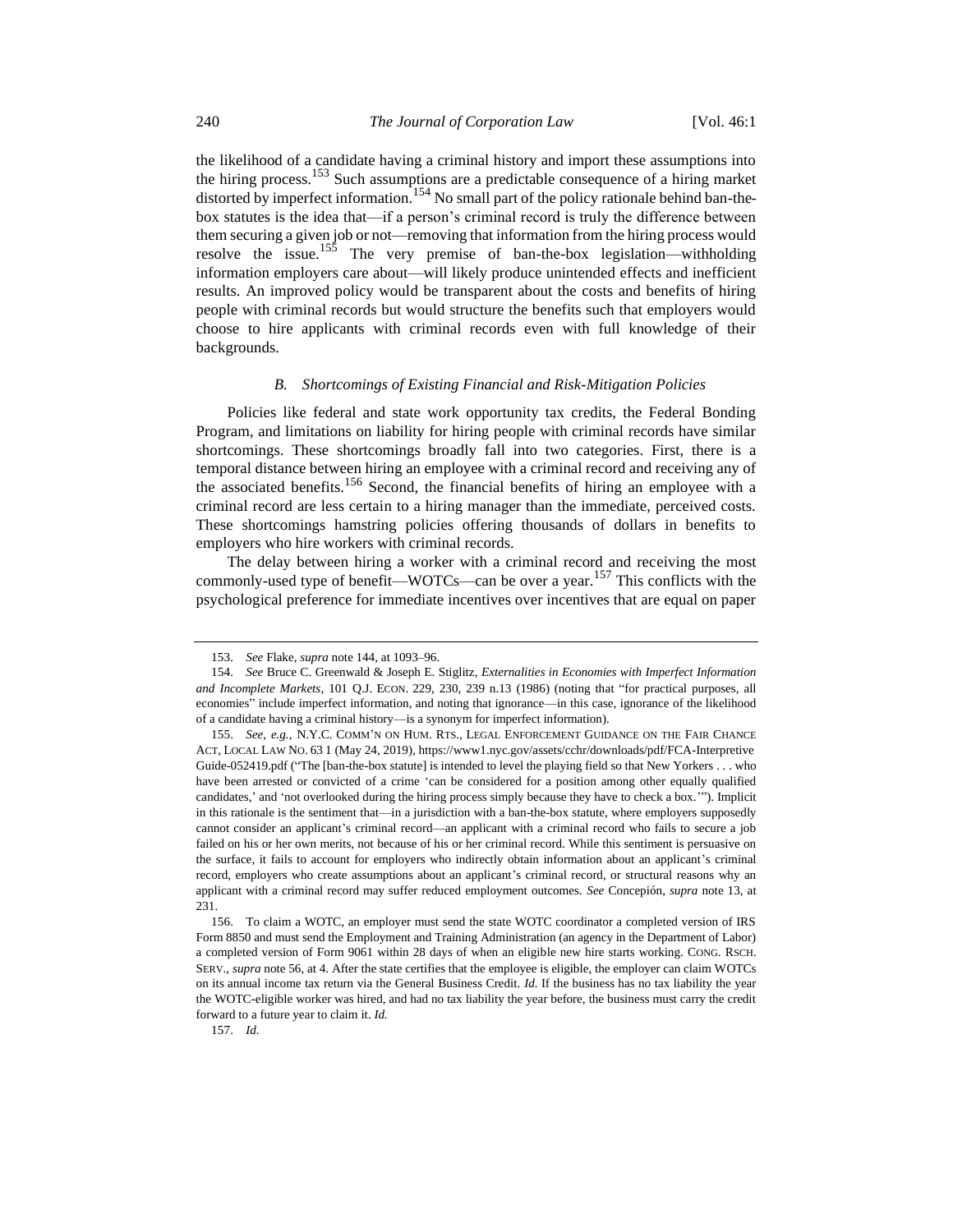but will occur in the future.<sup>158</sup> The underlying pre-rational preference for immediate incentives may be exacerbated by the more rational financial concerns of a small business. A small business is often not in a financial position to realistically plan even one year in advance and may have immediate cashflow needs that do not allow such businesses to maximize long-term incentives.<sup>159</sup>

The certainty of the perceived problems of hiring a worker with a criminal record is often greater than the certainty of perceived future benefits. A hiring manager may view an applicant with a criminal record as someone with an increased risk of lateness or absence from work, or with a potential to cause problems with other employees.<sup>160</sup> Regardless of the likelihood of these concerns manifesting into actual employment issues, these problems are often at the forefront of a hiring manager's thoughts. If there is any issue with the employee, it is certain that the manager will need to address it. Benefits that may never be realized are not among the first few things a hiring manager will consider when faced with an applicant with a criminal record. This distinction is increased by the tendency of many firms to have one employee handle new applicants and make hiring decisions and another employee—often siloed away in a different department—process the benefits of hiring a person with a criminal record.<sup>161</sup>

#### IV. RECOMMENDATION

To reduce the employment barriers faced by people with criminal records, this Note's primary recommendation is to replace the aforementioned state and federal financial and risk-mitigation policies with financially equivalent advance tax credits. This Note's secondary recommendation is expanding existing certificate of employability, occupational license reform, and decarceration policies.

## *A. Transitioning to an Advance Tax Credit Model*

Replacing the aforementioned state and federal financial and risk-mitigation incentives with financially equivalent advance tax credits is theoretically simple: calculate the present value of those incentives, then use an advance tax credit model to (a) put that value in the pockets of employers more quickly and (b) reduce existing uncertainty about whether employers will ever see the value of those programs. For example, the Federal Bonding Program has an average per-employer payout and an average time-to-payout. Well-established actuarial and time-discounting techniques could be used to convert those figures into an equivalent, present-day dollar value. That value would then be paid (via an advance tax credit) to an employer that would have been previously eligible for the Federal Bonding Program.<sup>162</sup> Because of the preference for smaller incentives that arrive sooner

<sup>158.</sup> Doyle, *supra* not[e 118.](#page-16-1) 

<sup>159.</sup> The precarious financial footing of small firms sometimes produces decisions that are sub-optimal in the short term. For example: a small firm may elect to complete a current project at break-even or loss because the reputational harm from not completing the project could destroy the business. A larger firm with a more established position and more stable reputation might elect to delay the project to maintain profitability, or simply decline to complete the project altogether.

<sup>160.</sup> Concepción, *supra* note [13,](#page-3-2) at 231.

<sup>161.</sup> *See supra* Section II.E (describing current non-financial policies aimed at removing barriers for people with criminal records).

<sup>162.</sup> A similar procedure could be readily applied to WOTCs, as they are as straightforward as a fixed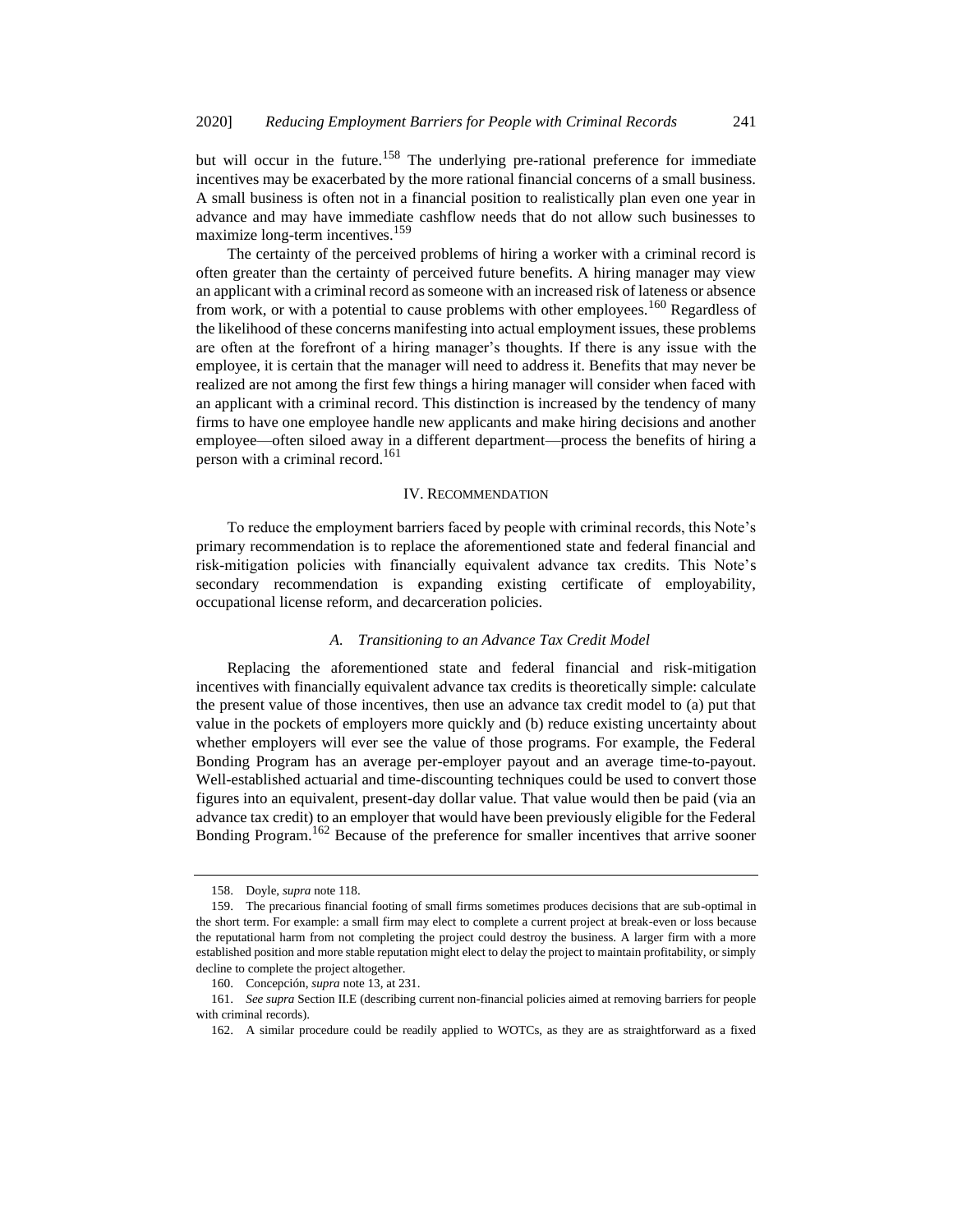over larger incentives that arrive later, employers would likely prefer this policy over existing programs.<sup>163</sup> This difference between advance tax credits and existing policies like WOTCs, the Federal Bonding Program, and liability limitations would address the major shortcomings of the policies an advance tax credit would replace: the temporal distance between hiring an employee with a criminal record and receiving any of the associated benefits, and the perceived certainty of the relative costs and benefits of hiring an employee with a criminal record.

The very nature of an *advance* tax credit would mean employers would more quickly realize the financial impact these programs are designed to create. An advance tax credit could be applied to offset payroll taxes, a benefit that would manifest in a matter of weeks.<sup>164</sup> Further, the full amount could be credited to the business as soon as the next payroll tax deposit is due, which would offset more than just the newly-hired employee's payroll tax liability.<sup>165</sup> Small businesses—which account for 64% of net new private-sector jobs and 49% of private-sector employment—have less cash flow flexibility than their larger competitors and would be especially sensitive to a program that could impact their immediate cash flow situation.<sup>166</sup>

Additionally, an advance tax credit would also be a more certain benefit to front-line hiring managers, which might cut through the intra-firm siloing between the party that would manage an employee with a criminal record on a daily basis and the party that would collect any benefits attached to hiring that employee.<sup>167</sup> This siloing could be addressed from several angles. A front-line hiring manager who is aware of an advance tax credit may use that program as part of their justification—to other internal firm parties, e.g. Human Resources or the supervisor to whom the hiring manager reports—for hiring an employee with a criminal record. The internal firm party that would process the more immediate financial benefit from an advance tax credit may reach out to the front-line hiring managers to make them aware of the program, especially if, as with the ACA's

165. For example, if hiring an eligible employee earns the business a \$2000 advance tax credit, that entire amount could be applied to the business's next payroll tax deposit, even though the eligible employee's share of that deposit is less than \$2000.

cashflow at a fixed point in time. Calculating the present value of liability limitations would be more laborintensive, but lawsuit valuation is far from a novel problem. *E.g.*, Spurgeon L. Smithson, *Odds-Valuation of a Lawsuit*, 1959 INS. L.J. 629, 629 (1959).

<sup>163.</sup> *See* Wang et al., *supra* note [123](#page-16-2) and accompanying text (describing the preference for hyperbolic discounting).

<sup>164.</sup> Payroll taxes are deposited monthly or semiweekly, and are an ongoing, significant cost that would be reduced with an advance tax credit. *See* IRS, PUBLICATION 15 (2020), (CIRCULAR E), EMPLOYER'S TAX GUIDE (2020), https://www.irs.gov/publications/p15#en\_US\_2020\_publink1000202457 (providing examples of monthly and semiweekly payroll tax deposit schedules in "Example of Monthly and Semiweekly Schedules").

<sup>166.</sup> FREQUENTLY ASKED QUESTIONS ABOUT SMALL BUSINESSES, *supra* note [148,](#page-20-1) at 1. Small businesses in particularly fragile financial positions may not even consider tax credits that will not manifest for several months, much less longer-term programs that promise liability limitations or effective insurance for issues that might arise from hiring an employee with a criminal record. If a business is concerned with how it will cover payroll for the remainder of the month, its weighting of temporally distant benefits will be compromised by its immediate financial constraints.

<sup>167.</sup> An advance tax credit would be realized in a few weeks, while existing incentives might be realized in over a year (WOTC) or not at all (liability limitations). If a front-line manager hires an employee with a criminal record today, the manager might be in a different department (or a different company) by the time the business receives the employee's WOTC. An advance tax credit is an immediate, certain benefit the manager can point to within weeks of his or her hiring decision.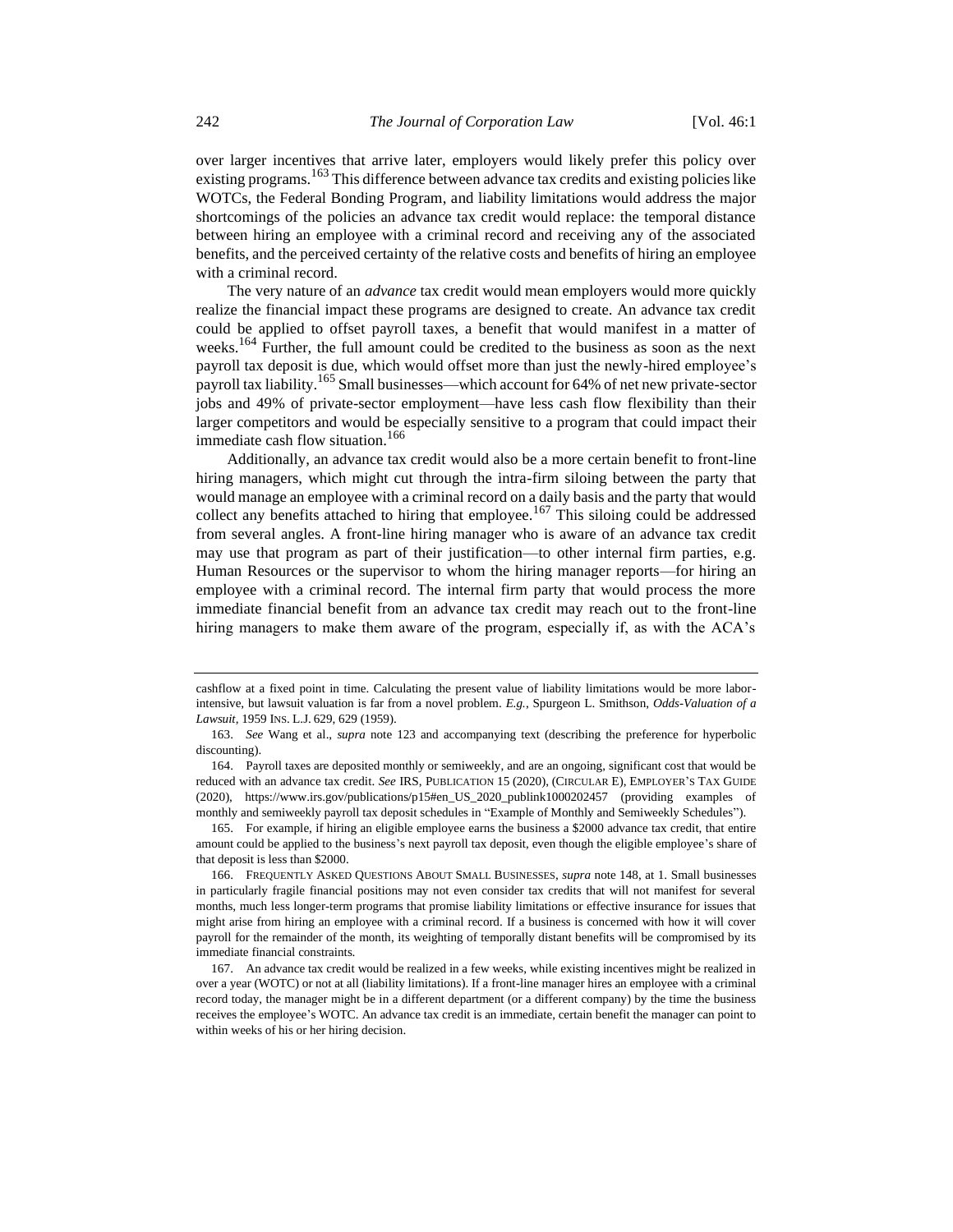Premium Tax Credit, an advance tax credit for hiring employees with criminal records is largely processed outside of the payee organization. Finally, an applicant with a criminal record may bring the advance tax credit to the hiring manager's attention. Much of the interview process involves applicants emphasizing reasons why the employer should hire them. An applicant who could tell a hiring manager that their hiring would result in the employer receiving an advance tax credit might stand out from the competition.<sup>168</sup>

Further, an advance tax credit could also sidestep some of the shortcomings of banthe-box statutes.<sup>169</sup> The common thread of those shortcomings is ban-the-box statutes conceal—at least temporarily, and at least in part—information employers want to know. Concealing (by statute) presumably negative information may be viewed by employers more negatively than concealing neutral or positive information, and the concealment itself may create a presumption that negative information exists.<sup>170</sup> An advance tax credit would reduce the perceived negativity of an applicant disclosing a criminal record because disclosure would be offset with a positive financial benefit certain enough and immediate enough to be considered by nearly all employers. An advance tax credit might allow employers to have more complete information about applicants with criminal records without that information greatly reducing an applicant's employment prospects.

Finally, an advance tax credit program could cost the public no more than current Work Opportunity Tax Credit, bonding, and liability limitation programs if the amount of the advance tax credit is equivalent to the present value of those existing programs.<sup>171</sup> The cost implication is most easily visualized with a comparison to the current Federal Work Opportunity Tax Credit program. Benefits from this program may rise as high as \$2,400 per qualifying employee.<sup>172</sup> However, these benefits might not be realized until more than a year after the employee is hired.<sup>173</sup> Paying employers advance tax credits equivalent to the present value of the WOTC—but credited to offset monthly or semiweekly payroll taxes, instead of credited months or years in the future—will not cost the public any more than paying employers for the WOTC as-is. What it *will* do is provide a stronger incentive for businesses to hire applicants with criminal records.

While there is potential for abuse of an advance tax credit program,  $174$  that potential can be mitigated by the structure of the program itself as well as the endowment effect. First, an advance tax credit program for hiring people with criminal records could be structured like the ACA's Premium Tax Credit, which assesses tax liability at the end of the year if an applicant declares they are eligible for advance tax credit payments but ends up not actually eligible for those payments.<sup>175</sup> If the employer dismissed the employee too

<sup>168.</sup> If nothing else, a more immediate, certain advance tax credit would give applicants a ready-made, positive response whenever the interview turns to the subject of criminal records.

<sup>169.</sup> *Supra* Section III.A and associated text.

<sup>170.</sup> Vuolo et al., *supra* note [3,](#page-2-0) at 152–53. Further, when criminal records are concealed by statute, the presumption that negative information exists in the form of an applicant having a criminal record disproportionately affects members of minority communities. *Id.*

<sup>171.</sup> *See* Gallo, *supra* not[e 121](#page-16-3) and accompanying text (describing net present value as a tool for equating current cash flows with future cash flows).

<sup>172.</sup> CONG. RSCH. SERV., *supra* not[e 56,](#page-8-0) at 1. *Ex-Offender Initiative*,*supra* not[e 58](#page-8-1) (stating that similar state WOTC programs offer employers significantly more in some cases).

<sup>173.</sup> *See supra* text accompanying note [156.](#page-21-0)

<sup>174.</sup> For example, an employer might hire an eligible employee to take advantage of the advance tax credit, then fire them as soon as the business has received the full benefit.

<sup>175.</sup> *Advance Premium Tax Credit (APTC)*, HEALTHCARE.GOV, https://www.healthcare.gov/glossary/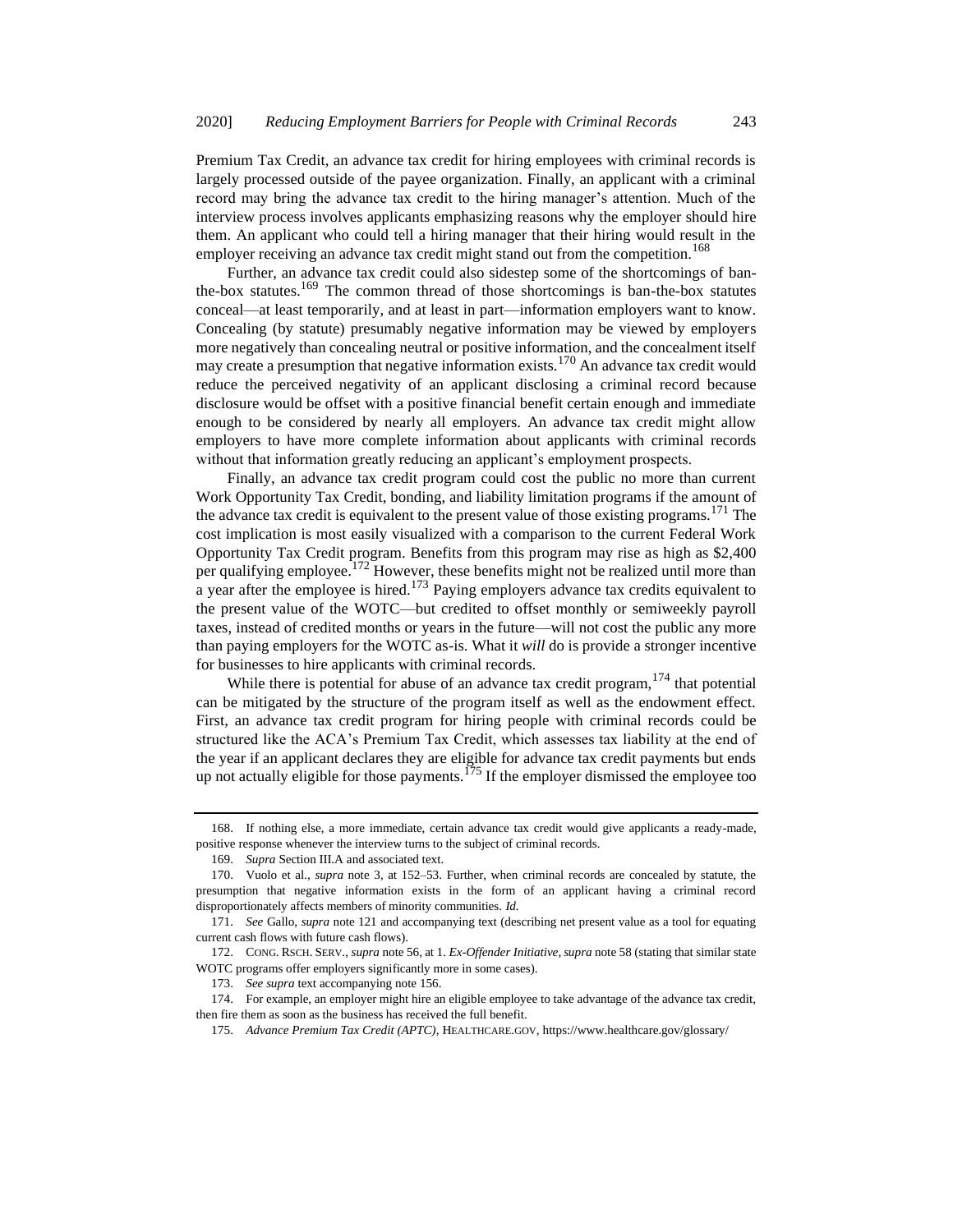soon after their hire date, a portion of the tax credit received would be assessed at the end of the year. Second, the endowment effect (and potentially the employer's awareness of turnover costs) would cause the employer to subjectively value the employee more highly once he or she is in the door.<sup>176</sup> This would help employees stick with a business once they received an opportunity even if the employer did not initially place high value on them.<sup>177</sup>

## *B. Expanding Existing Certificate of Employability, Occupational License Reform, and Decarceration Policies*

This Note's secondary recommendation is expanding existing certificate of employability, occupational license reform, and decarceration policies. Each policy is developed to the point where it has real-world traction, and the employment barriers for people with criminal records are pervasive enough that any single policy is unlikely to produce a comprehensive solution.

Certificates of employability are highly valued by prospective employers of people with criminal records, but they are not as easily monetizable as WOTCs, the Federal Bonding Program, or liability limitations.<sup>178</sup> While they are not cost free, they operate through existing judicial or administrative resources; they directly require no new agencies or state employees.<sup>179</sup> More states and political subdivisions should adopt certificate of employability statutes, with a focus on rehabilitation standards emphasizing good work conduct. These statutes have been thoroughly piloted in over one dozen states, and there are consequently multiple templates to serve as a model for future statutes.<sup>180</sup> Certificates of employability are another way to provide transparency about the full costs and benefits of hiring an employee with a criminal record while enhancing the benefits to the point where employers choose to hire such employees even knowing about their background.

Occupational license reform should likewise be expanded. A full one-quarter of U.S. jobs require a license; many of those jobs offer a path out of low-wage work, and occupational licenses can be particularly valuable to people who lack formal education.<sup>181</sup> Many states currently have licensing regimes that impose overly-broad prohibitions on a wide variety of conduct and licensing statutes that turn on vague, subjective language (e.g., "good character").<sup>182</sup> There is significant room for improving state licensing rules without compromising the core policy goals of licensure, and multiple states have already enacted such reforms. This trend should continue.

Finally, the most comprehensive way to remove employment barriers for people with

advanced-premium-tax-credit/ [https://perma.cc/MGM8-EZ8K].

<sup>176.</sup> *See supra* Section II.F.3.

<sup>177.</sup> *Id.*

<sup>178.</sup> Hunt et al., *supra* not[e 96.](#page-12-2) With regards to monetization, certificates of employability are distinct from WOTCs, the Federal Bonding Program, and liability limitations in that they are not associated with every person who has a criminal record. They are a mark of distinction and a pre-screening tool. The central purpose is to demonstrate that a given *individual* can be relied on as an employee. Any method of converting this into payments attached to *every* person with a criminal record would defeat that purpose. For this reason, this Note does not recommend that they be folded into the advance tax credit model outlined above.

<sup>179.</sup> *See* CAL. PENAL CODE § 4852.03 (2019) (creating a certificate of employability program that uses existing judicial resources).

<sup>180.</sup> Garretson, *supra* not[e 87,](#page-11-0) at 12–18.

<sup>181.</sup> *See* RODRIGUEZ & AVERY, *supra* note [97](#page-12-1) and accompanying text (elaborating on the motivations for occupational license reform).

<sup>182.</sup> *Id.*